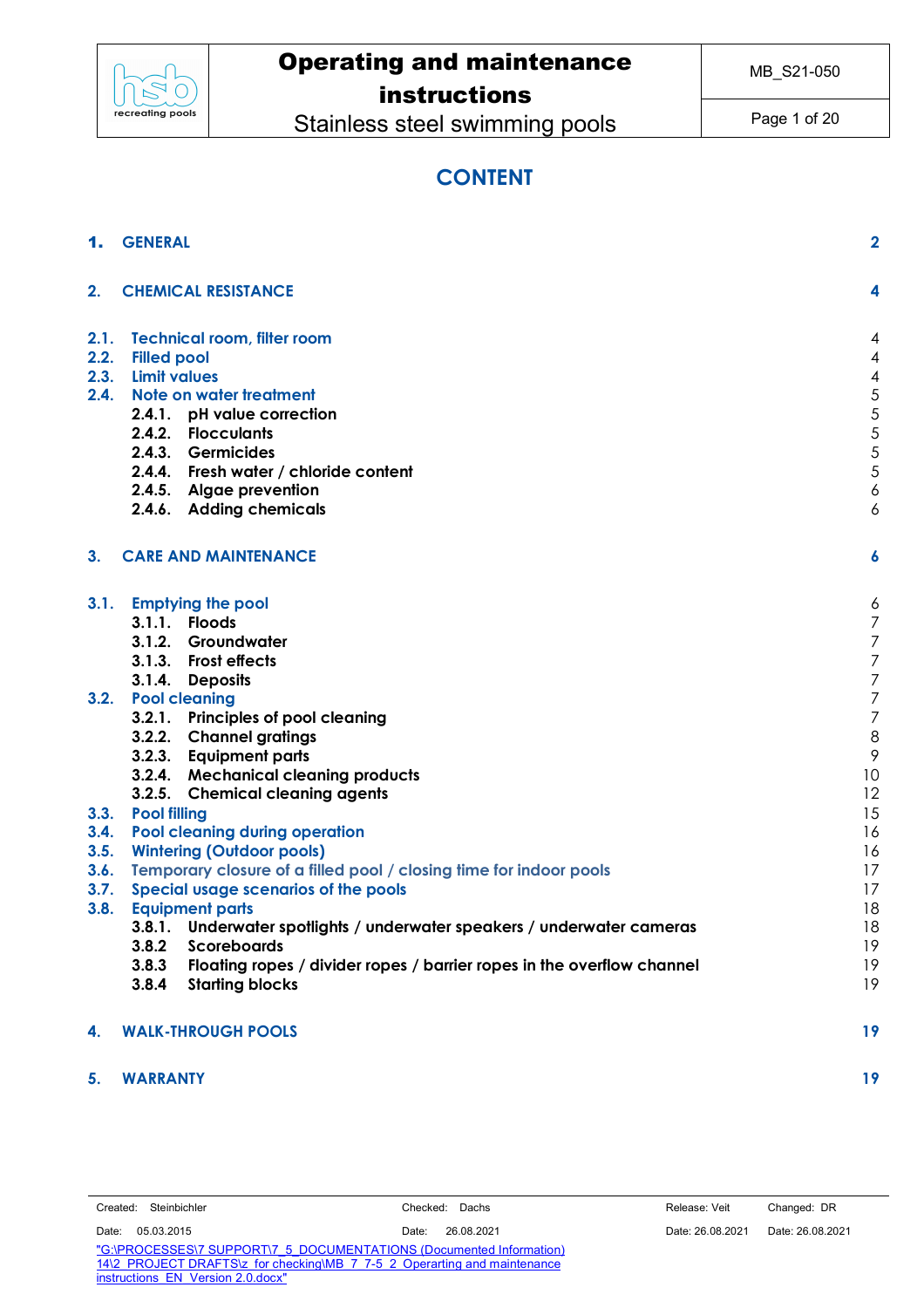

Stainless steel swimming pools

## 1. **GENERAL**

You have made a well-considered, economical and practical choice with our stainless steel swimming pool.

For decades now, stainless steel has proven its worth as a material. It is the most resistant, durable and efficient material in modern pool construction technology.

To ensure trouble-free and easy maintenance of your stainless steel swimming pool, please observe and comply with the following maintenance and operating instructions.

### **We cannot accept any liability for damage resulting from failure to observe our operating instructions.**

The operation and maintenance of a swimming pool requires a multitude of specific chemical processes. To prevent undesirable side effects, before using chemical products you should check their composition, the corresponding safety instructions, safety data sheets and the protective regulations in accordance with the applicable legal provisions.

When reading this manual carefully, you may get the impression that there is a "science" to maintaining a stainless steel swimming pool. In fact, the opposite is true: it is by far the easiest type of pool to maintain.

However, with these operating and maintenance instructions we want to address all questions that may arise in order to provide you and your operating personnel with a comprehensive guide.

## **REFERENCES TO LEGISLATION, STANDARDS AND GUIDELINES**

In general, a large number of laws, standards and guidelines must be observed for the proper and safe operation of a swimming pool, some of which are standardised throughout Europe and others which are specific to individual countries. In the absence of country-specific regulations, standard guidelines from other countries are also often used as a reference such as the KOK directives for swimming pool construction. Important regulations include, but are not limited to, the following:

| EN standards: | EN 13451, EN 15288, EN 1069, EN 17164, EN 17232                                                                                                                                                                                                                                                                                     |
|---------------|-------------------------------------------------------------------------------------------------------------------------------------------------------------------------------------------------------------------------------------------------------------------------------------------------------------------------------------|
| Germany:      | <b>DIN 19643</b><br>KOK directives for swimming pool construction<br>Rules and regulations set out by the DGUV (German Social Accident Insurance)<br>Guidelines of the Deutsche Gesellschaft für das Badewesen (German Association<br>for Bathing)<br>Stainless Steel information - leaflet 831 (Stainless Steel in Swimming Pools) |
| France:       | NF P40-320                                                                                                                                                                                                                                                                                                                          |
| Austria:      | Austrian standard M 6215 to 6217<br>Act on swimming pool and bathing water hygiene                                                                                                                                                                                                                                                  |
| Switzerland:  | SIA 385/9<br>Swiss Council for Accident Prevention (bfu) technical documentation 2.019 -<br>Swimming pool facilities                                                                                                                                                                                                                |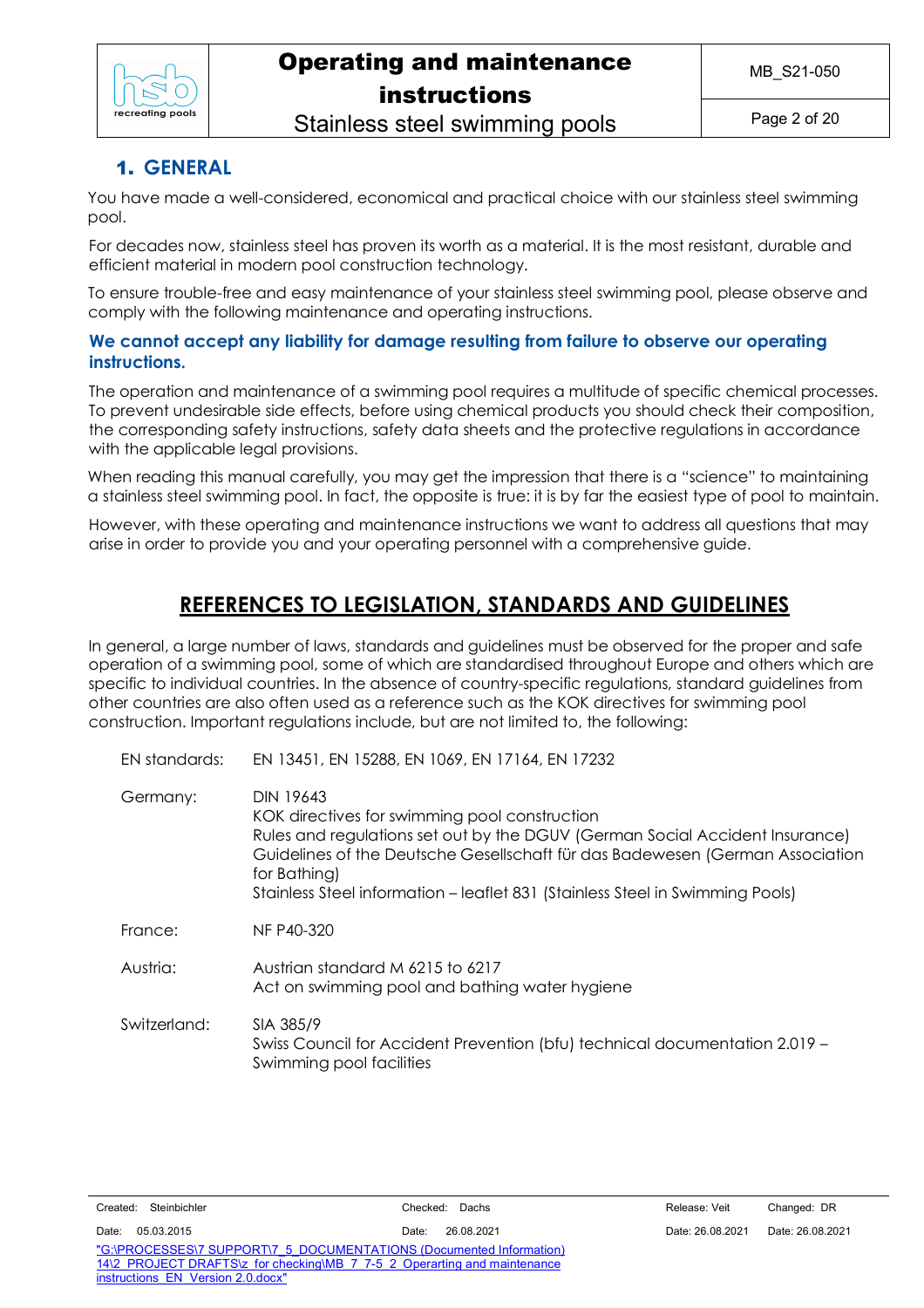

# Operating and maintenance

instructions

Stainless steel swimming pools

Page 3 of 20

## **SAFETY AND WARNING NOTICES**

Safety instructions for general use of the pool:

Swimming pools have many hidden dangers (diving towers, slides, starting blocks, wave machines, devices with water and air effects, etc.) and require specifically trained personnel to supervise bathing activities as well as to operate the technical equipment. According to EN 15288-2, regular risk analyses are required to determine operational procedures, organisational requirements and procedural instructions to ensure that the swimming pool is safe. Based on the result of the risk analysis, appropriate rules for the use of the facility must be defined by the operator (bathing rules – operating instructions).

### Warning notice for unattended or empty pool:

Unattended swimming pools pose a potential accident risk. Ensure that the bathing facility is always adequately secured and inaccessible to unauthorised persons outside of operating hours. When the pool is emptied, the applicable legal regulations for securing a disused pool facility (fall protection) must also be observed.

### Warning notice for use of chemicals:

Always follow the product instructions or these operating and maintenance instructions for the correct dosage and application of the chemicals used.

To protect your health, always use the personal protective equipment provided (gloves, safety goggles, respiratory protection, etc.) and observe the corresponding manufacturer's safety data sheets.

The relevant safety data sheets and applicable legal regulations must be observed when draining off and disposing of waste water or excipients contaminated with chemicals.

Always check that (new) chemicals are suitable for use with stainless steel before adding them. If you are in any doubt, we will be happy to advise you in advance.

Warning notice for work on electrical system parts in the pool (e.g. underwater floodlights):

WARNING electrical voltage. Risk of injury. Disconnect the power supply!

Electrical installations must only be carried out by a trained electrician.

Before carrying out maintenance or cleaning work, the complete lighting system must be disconnected from the power supply and the relevant manufacturer's safety instructions must be observed. Before replacing lights and luminaires, they must first be allowed to cool down – risk of burns!

#### Advice on pool installations from subsuppliers (e.g.: play equipment, climbing walls, lifting floors, etc.):



Always refer to the manufacturer's operating instructions to ensure safe and correct use. If these general operating and maintenance instructions for swimming pools differ from the manufacturer's instructions for the specific equipment or device, the manufacturer's instructions shall take precedence – any ambiguities must be clarified before any further work is carried out. If you do not have any instructions, you must request them in order to safeguard further claims.

Maintenance and care of the installations must be carried out in accordance with the manufacturer's instructions. Any warranty or repair work is subject to the manufacturer's terms and conditions.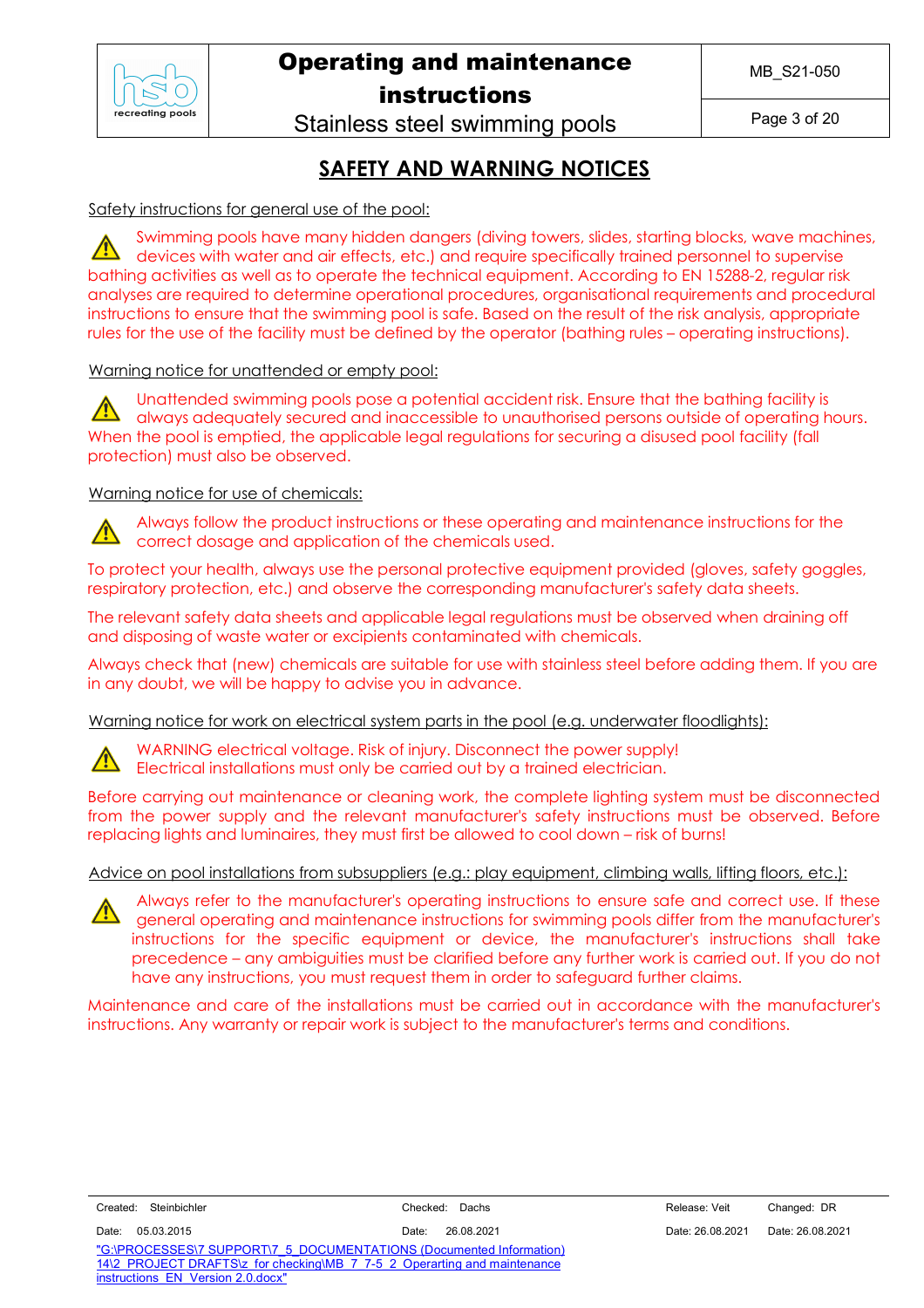

Stainless steel swimming pools

## **2. CHEMICAL RESISTANCE**

### **2.1. Technical room, filter room**

If open filters or splash water pools are used in conjunction with stainless steel pools, the following must be observed**: Do not let open filters, open splash pools and the outside of the pool share the same air space**, as a concentration of chlorides in the atmosphere will cause lasting damage to the pool.

If structural constraints do not permit local separation, the required conditions shall be achieved by installing a partition wall or by covering these containers as tightly as possible. Sufficient forced ventilation into the open reduces the likelihood of corrosion.

### **2.2. Filled pool**

No coating is required as corrosion protection for the material stainless steel. Stainless steel has an invisible passive layer, which is mainly formed by the alloying element chromium in combination with oxygen, and is therefore corrosion resistant. If the passive layer is damaged, it rebuilds automatically under the influence of oxygen.

Under normal operating conditions, high-alloy steel is completely resistant to most water. As is the case with any material, there are certain limits when using stainless steel. Under particular influences or conditions (e.g. filling with water highly contaminated with chlorides, water treatment plants not conforming to standards), special analyses are required to select the material.

Please refer to the standards and legal regulations on the "Treatment and disinfection of swimming and bathing pool water" as well as the permissible quality of pool and filling water – see also point 1. General – References to legislation and standards

### Ø **Special filling waters:**

Special tests are required for pools with sea water, mineral water, and medicinal and therapeutic pools. Special guidelines adapted to the respective material must be observed.

### **2.3. Limit values**

The water treatment plant must be operated in such a way that the following values are maintained in the pool water at the usual pool water temperature (max. 32°C):

TABLE 1

| Material no.       | 1.4404            | 1.4462          |
|--------------------|-------------------|-----------------|
| Short name         | X2CrNiMo17-12-2   | X2CrNiMoN22-5-3 |
| pH value           | 6.8 to 7.6        | 16.8 to 7.6     |
| free chlorine mg/1 | $0.3$ to max. 0.6 | 0.3 to max, 0.6 |
| Chlorides mg/1     | max. 500          | max. 2200       |

For hot tubs and jacuzzis, the concentration of free chlorine in the pool water is 0.7 to max. 1.0 mg/l

For stainless steel pools in material 1.4301 (stainless steel quality mostly used for outdoor pools in the past), observe the limit values according to the operating instructions issued at the time (chlorides max. 200 mg/l)

Should a brief shock chlorination of the pool water be necessary due to operational processes (e.g. contamination of pool water with bacteria), this is permissible in accordance with the normative and legal requirements. In order to protect the metallic components in the water circuit, the chlorine concentration should only be increased to a level that is absolutely necessary.

| Steinbichler<br>Created:                                                 | Checked: Dachs      | Release: Veit    | Changed: DR      |  |
|--------------------------------------------------------------------------|---------------------|------------------|------------------|--|
| 05.03.2015<br>Date:                                                      | 26.08.2021<br>Date: | Date: 26.08.2021 | Date: 26.08.2021 |  |
| "G:\PROCESSES\7 SUPPORT\7 5 DOCUMENTATIONS (Documented Information)      |                     |                  |                  |  |
| 14\2 PROJECT DRAFTS\z for checking\MB 7 7-5 2 Operarting and maintenance |                     |                  |                  |  |
| instructions EN Version 2.0.docx"                                        |                     |                  |                  |  |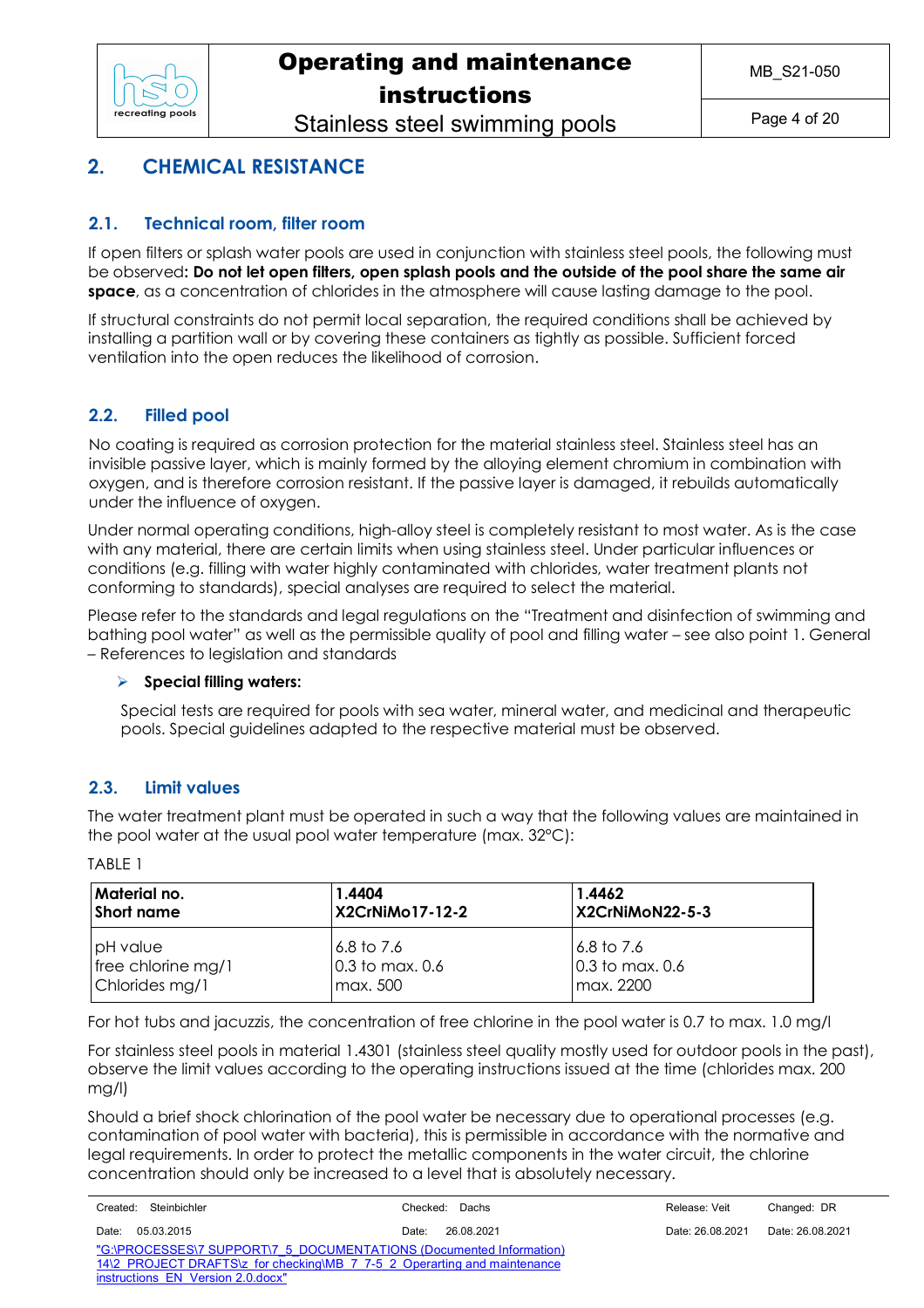

Stainless steel swimming pools

Page 5 of 20

#### **The maximum chloride content in the pool water specified for the respective material must always be observed regardless and must not be exceeded.**

The operator of the bathing facility has the obligation to regularly check and document the values listed in Table 1 for compliance (pH value and free chlorine daily, chlorides at least every 4 weeks).

During initial commissioning of a new water system, a large number of adjustment procedures are necessary, which often lead to serious deviations in the above parameters => for this reason, the chloride content in the pool water must be measured and documented weekly during the trial operation or adjustment phase. This must be done with approved and calibrated measuring instruments or with the aid of a laboratory for water analysis. In case of deviations, please inform us immediately so that we can take appropriate measures to prevent damage to the pool.

If chloride concentrations are too high, an immediate, intensive water exchange is imperative, which can be achieved by adding plenty of fresh water, e.g. after filter backwashing. Corrosion damage to the pool without proof of compliance with the permissible chloride concentration or pH value cannot be accepted as defects for the purposes of the warranty.

### **2.4. Note on water treatment**

#### General:

The water treatment is carried out using physical and chemical process steps.

In addition to disinfection, the generic term water treatment primarily includes pH value regulation, algae control, flocculation, filtration and the addition of fresh water.

### **2.4.1. pH value correction**

At pH values above or below the values given in Table 1, the disinfecting effect of chlorination is impaired. In addition, undesirable side effects occur. In particular, if the pH value is too low, the material resistance is negatively affected. A correction of the pH-value (raising / lowering) is imperative. A too high or too low pH-value can harm swimmers.

#### Lowering the pH value:

#### **Under no circumstances may hydrofluoric acid or chloride-containing acids (such as hydrochloric acid) be used.**

This leads to the permissible chloride concentration being exceeded and subsequently to the destruction of the material structure. Sulphuric acid, for example, is permissible.

#### Raising the pH value:

This can be done by adding soda or caustic soda in liquid form.

#### **2.4.2. Flocculants**

Aluminium-based flocculants in liquid form are permitted.

Flocculants containing chloride should be avoided. In case of doubt, please contact us for clarification (stating the chloride content and the dosing quantity in relation to the circulation rate).

#### **2.4.3. Germicides**

It is permitted to continuously add chlorine-containing substances for disinfection until the free chlorine values listed in Table 1 on page 4 are reached.

Any continuous or intermittent addition of chemicals containing chlorine or chloride that are not used for disinfection is prohibited.

### **2.4.4. Fresh water / chloride content**

| Created: Steinbichler                                                    | Checked: Dachs      | Release: Veit    | Changed: DR      |  |
|--------------------------------------------------------------------------|---------------------|------------------|------------------|--|
| 05.03.2015<br>Date:                                                      | 26.08.2021<br>Date: | Date: 26.08.2021 | Date: 26.08.2021 |  |
| "G:\PROCESSES\7 SUPPORT\7 5 DOCUMENTATIONS (Documented Information)      |                     |                  |                  |  |
| 14\2 PROJECT DRAFTS\z for checking\MB 7 7-5 2 Operarting and maintenance |                     |                  |                  |  |
| instructions FN Version 2.0 docx"                                        |                     |                  |                  |  |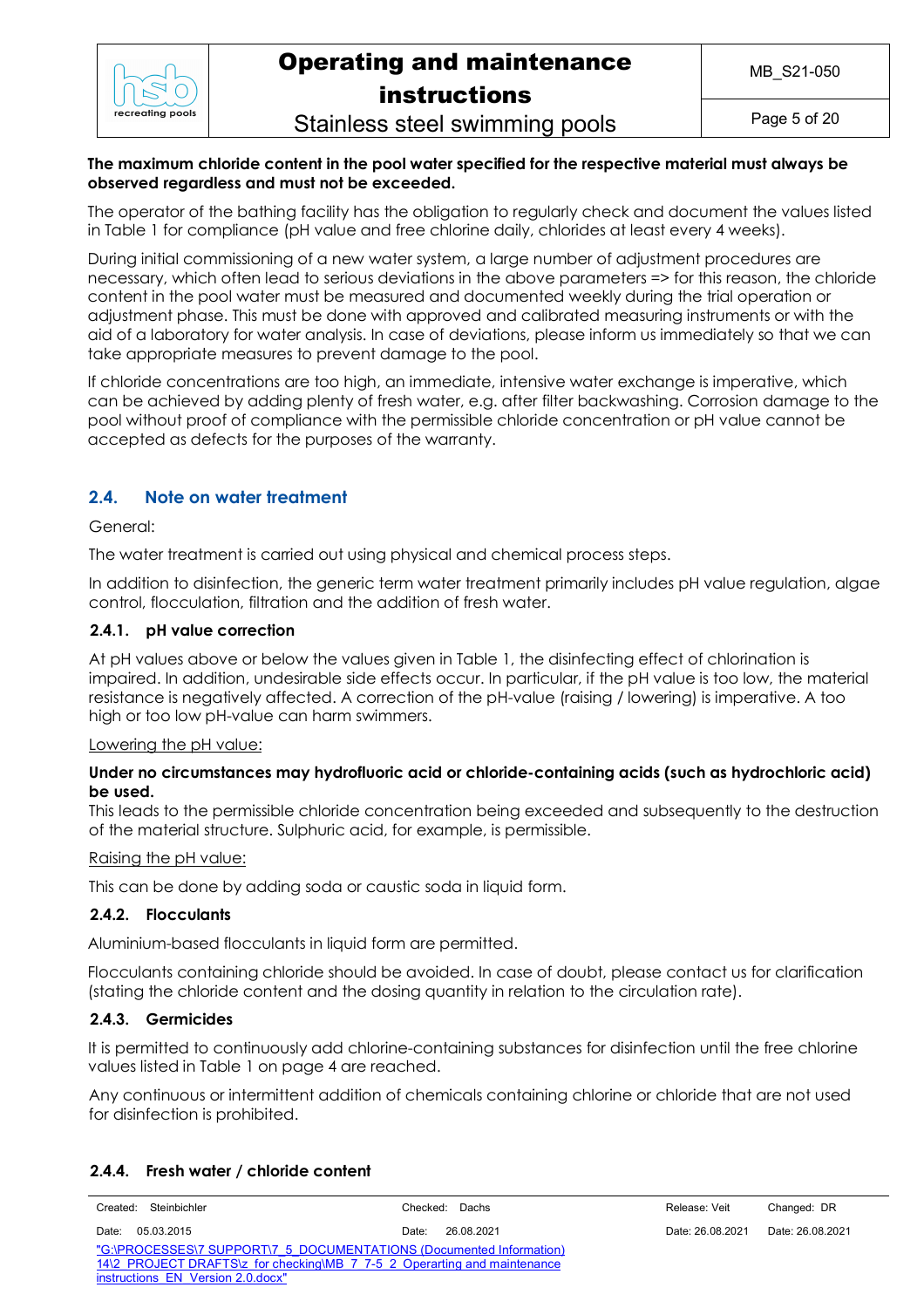

Stainless steel swimming pools

Page 6 of 20

Adding 30 litres of fresh water per bathing guest per day, as stipulated in the standards, is usually adequate for meeting the limit values for chlorides. If this is not sufficient for reasons arising from ongoing operation, the fresh water addition must be increased to such an extent that the chloride limit values are complied with.

Remember that high chloride levels damage all metal parts installed in the water circuit.

### **2.4.5. Algae prevention**

If a modern water treatment distribution system is used, algae prevention/protection agents are not required due to the fact that the stainless steel pool has a non-porous surface and our pool hydraulics ensure excellent distribution of pure water.

Algaecides containing heavy metal salts, such as copper sulphate and those containing silver or mercury, must also not be used in stainless steel pools. They are in any case questionable from the point of view of waste water legislation.

Here too, everything that harms the metals in your water cycle also harms your swimmers.

Before using algaecides (= quaternary ammonium compounds), please contact your water regulation authority.

### **2.4.6. Adding chemicals**

Chemicals may only be added to the swimming pool in dissolved, diluted form via the clean water pipe. They must be added continuously to the clean water pipe, directly after the filters (dosing system). Circulation must be maintained for up to 24 hours after the end of chemical addition. This guarantees consistent mixing.

The addition of chemicals directly into the pool is generally prohibited.

The desired qualitative condition of the pool water, depending on pure and raw water, can often be positively influenced by minor changes in the process or in the choice of chemicals.

In case of doubt, we will be happy to advise you and help you find the best solution for your specific case. Please contact us for advice.



Chemicals introduced sporadically and / or in too high a concentration can cause serious damage to stainless steel.

## **3. CARE AND MAINTENANCE**

### **3.1. Emptying the pool**

We recommend an annual emptying of all pools to remove deposits and any corrosion that may have occurred (e.g. due to overlooked coins etc.), and to check all screwed components under water.

The period between pool emptying and pool filling should be kept as short as possible, i.e. limited to the actual cleaning and maintenance time.

Immediately after the pool has been emptied (already during the emptying process in the case of larger pools with slopes and/or gradients in the pool floor), all stainless steel surfaces must be sufficiently rinsed with drinking water (high-pressure device) in order to reliably prevent residues from the pool water from drying. This process must also include all inlet and outlet pipes as well as other installations, i.e. floor channel covers, perforated metal grids, plastic inserts for inlet nozzles, underwater spotlights, bubble loungers, etc. must be removed or opened in order to flush the stainless steel installations or pipes behind them with sufficient drinking water.

When emptying the pool (in the case of outdoor pools), the following must also be observed:

|                                                                          | Created: Steinbichler                                               | Checked: Dachs      | Release: Veit    | Changed: DR      |  |
|--------------------------------------------------------------------------|---------------------------------------------------------------------|---------------------|------------------|------------------|--|
| Date:                                                                    | 05.03.2015                                                          | 26.08.2021<br>Date: | Date: 26.08.2021 | Date: 26.08.2021 |  |
|                                                                          | "G:\PROCESSES\7 SUPPORT\7 5 DOCUMENTATIONS (Documented Information) |                     |                  |                  |  |
| 14\2 PROJECT DRAFTS\z for checking\MB 7 7-5 2 Operarting and maintenance |                                                                     |                     |                  |                  |  |
| instructions EN Version 2.0.docx"                                        |                                                                     |                     |                  |                  |  |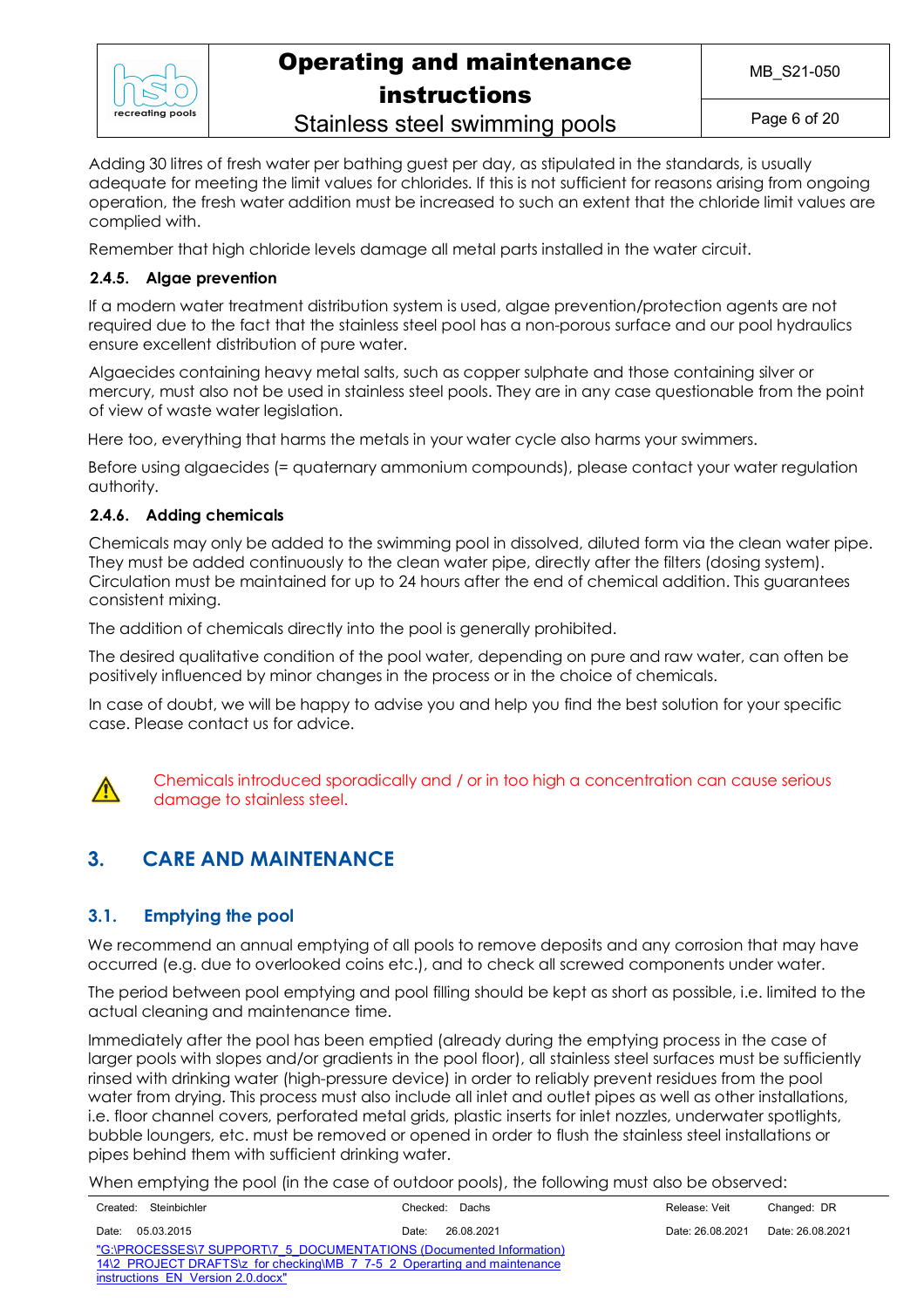

### **3.1.1. Floods**

Since floods can occur at different speeds, and it is not guaranteed that existing safety devices such as groundwater lowering and flood valves can adequately protect the pool from the amount of water that accumulates, the pool must be secured by filling it up to the overflow edge in case of an impending flood.

### **3.1.2. Groundwater**

The maximum expected groundwater level must be at least 20 cm below the maximum pool depth or be kept at this level by adequate groundwater lowering. If this is not the case, the pool must not be emptied.

Flood valves are used to ensure the safety of the emptied pool in the event of failure of groundwater lowering devices or a slowly rising groundwater level.

Attention! Where stainless steel liners are installed in reinforced concrete tubs (mostly in diving pools in both indoor and outdoor swimming pools), water can accumulate in the space between the stainless steel sheet and the concrete wall / concrete floor. Before emptying the pool, it is essential to check whether the substructure of the pool floor is dry (e.g. via inspection shaft, core drilling in this area). If water can be detected above the lowest level of the pool floor, the pool must not be emptied!

### **3.1.3. Frost effects**

If the outside temperature is below 0°C, the pool must not be emptied. There is a risk of the pool substructure (foundations, gravel bed) freezing.

The pool must also be completely free of ice before emptying – risk of damage from ice floes!

### **3.1.4. Deposits**

In order to facilitate the cleaning of the pool as much as possible, it is advantageous to rinse off visible deposits with a strong water jet (pressure hose or high-pressure cleaner) when emptying the pool, especially in the floor area, in order to avoid the drying of algae, rotten leaves etc.

### **3.2. Pool cleaning**

### **3.2.1. Principles of pool cleaning**

- $\triangleright$  Sharp tools, abrasive blocks, wire brushes, files, steel wool made of unalloyed or low-alloyed carbon steel etc. **must not be used for cleaning chrome-nickel steel**. Consequences of non-observance: **Friction marks, scratches, dull spots and the formation of extraneous rust**.
- $\triangleright$  Metallic hose couplings should be wrapped with a cloth to avoid scratch marks and extraneous rust.
- $\triangleright$  Any objects used for cleaning and inspection (tools, etc.) must be removed from the pool after the work has been completed.
- Ø Consequences of non-observance: **Formation of extraneous rust, corrosion**.
- $\triangleright$  Metallic items such as hair clips, coins, etc., left in the pool over the winter, will in most cases have corroded and left rust stains (pool bottom, gully, bench, bubble lounger etc.). These must be removed by pickling. The pickling paste must not dry and must be washed off with a water jet and a cloth or soft brush to avoid staining.

When using the chemical cleaning agents mentioned in point **3.2.5.** below, care must be taken to ensure that they do not dry on the surface under any circumstances. This could result in unsightly staining or damage to the sheet metal surface due to excessive concentration.

Depending on the depth of the water, the pool drain must be kept closed for as long as possible during

| Created: Steinbichler                                                    | Checked: Dachs      | Release: Veit    | Changed: DR      |  |
|--------------------------------------------------------------------------|---------------------|------------------|------------------|--|
| Date:<br>05.03.2015                                                      | 26.08.2021<br>Date: | Date: 26.08.2021 | Date: 26.08.2021 |  |
| "G:\PROCESSES\7 SUPPORT\7 5 DOCUMENTATIONS (Documented Information)      |                     |                  |                  |  |
| 14\2 PROJECT DRAFTS\z for checking\MB 7 7-5 2 Operarting and maintenance |                     |                  |                  |  |
| instructions EN Version 2.0.docx"                                        |                     |                  |                  |  |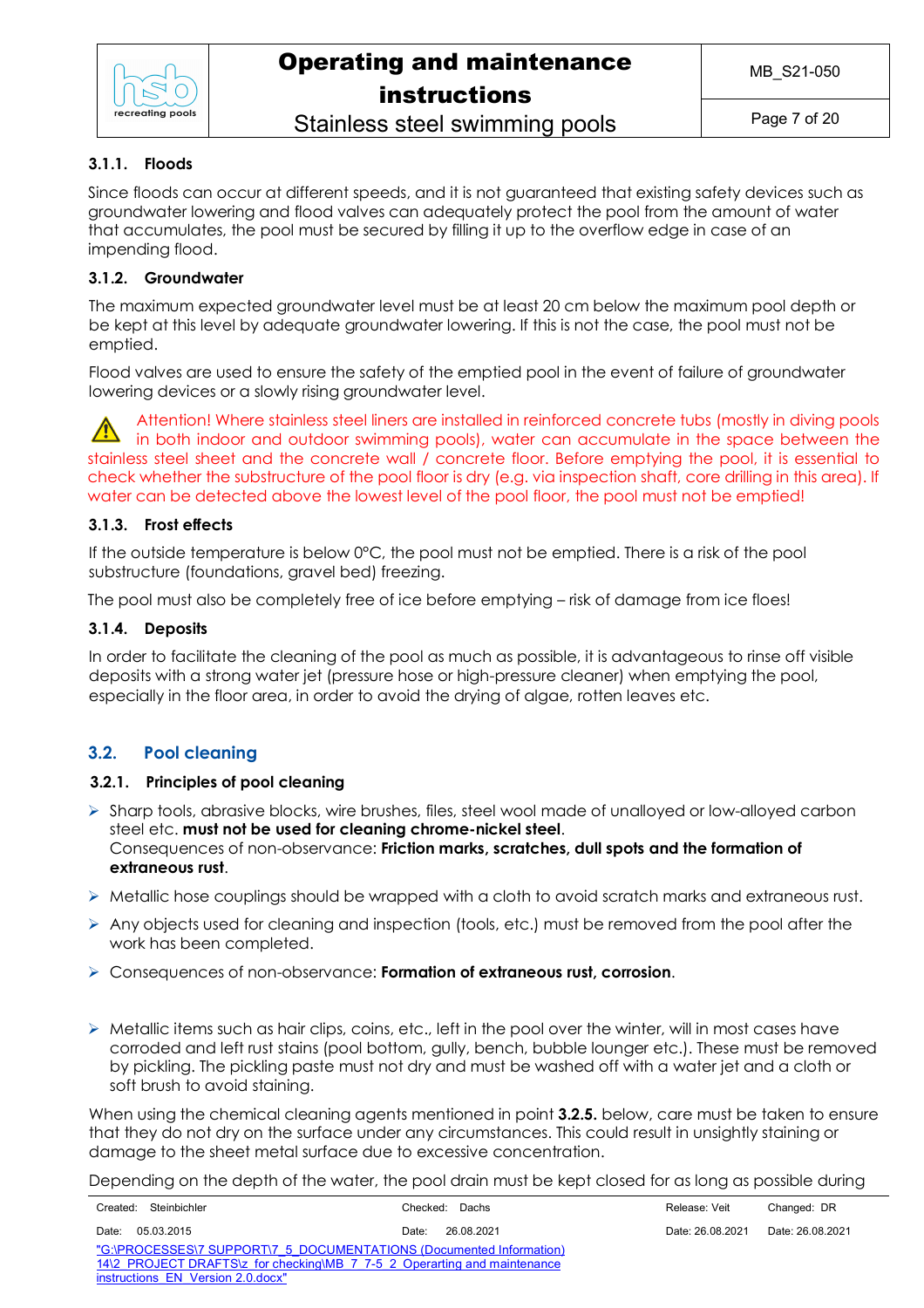

Page 8 of 20

Stainless steel swimming pools

the cleaning process, in order to both dilute the washed-off chemicals and to achieve effective neutralisation before the cleaning residues are released into the waste water.

The swimming stripes in the middle of the lanes may only be cleaned with neutral, mild, non-abrasive cleaning agents. When using a high-pressure cleaner, the pressure must be kept low (max. 50 bar, water temperature max. 30°C).

The cleaning of your stainless steel pool must of course also include all ancillary areas such as the balance tank, floor channel, overflow channel, inlets and inlet nozzles etc.

### **Cleaning of floor channel and floor channel cover:**

To clean the floor channels, the floor channel covers must be removed completely. Cleaning is carried out with commercially available stainless steel cleaners as described in 3.2.5.

### **Notes on cleaning the rubber seals:**

- $\triangleright$  Avoid contact with strongly acidic, alkaline, oxidative and greasy cleaning agents, which are also intended for stainless steel.
- $\triangleright$  Contact with organic, non-polar solvents (turpentine, petrol, etc.) must be strictly avoided in both pure and mixed forms (emulsion cleaners).
- $\triangleright$  Most water-based neutral cleaners (surfactants, dishwashing detergents) are suitable as cleaning agents. These should only be used in diluted form.
- $\triangleright$  Rubber is temperature resistant even in hot water, so the use of warm water (up to 80 °C) with a cleaning agent described above using a sponge / synthetic fleece (without roughened side) is ideal for cleaning the seals.

When cleaning the floor channel covers, first clean the rubber seals according to the above instructions. To clean the stainless steel surface of the floor channel covers, the stainless steel cleaner must be applied with a brush in such a way that it does not come into contact with the rubber seal. After the stainless steel cleaning agent has been left to work for the appropriate time, rinse it off with plenty of water and make sure that the rubber seal is rinsed off again thoroughly.

When reinstalling the floor channel covers, ensure that the seals are fully seated and that the sealing lips are clean. When the floor channel cover is pushed into the lock, the rear sealing lip tends to fold over, so the use of a lubricant and care product for rubber seals is recommended. Check the correct position of the sealing lip. The sealing lips must be directed inwards from the outer edge of the cover.

This also applies to the maintenance of flood valves.

The cover of the flood valve opens automatically when the water level is about 8 cm above the cover level. To ensure this is the case, the seat of the seal as well as the seal itself must be cleaned and the seal must be coated with glycerine. If the seal is not clean or if the flood valve cover is off-centre, this could result in permanent and considerable water loss over time.

Under no circumstances should pool cleaning with chemicals be carried out under intensive sunlight and therefore when the pool is excessively heated, as the chemical processes taking place have much shorter reaction times depending on the temperature and therefore undesirable side effects (burns, staining, etc.) can occur if this is not observed.

To prevent dry spots on the bottom of the pool, sprinkler systems (lawn sprinklers) can be used between cleaning and filling. The water used here also keeps the bottom of the pool at a constant temperature to avoid thermal stress and serves to further dilute the cleaning agents.

### **3.2.2. Channel gratings**

When cleaning the pool with nitric acid, the channel gratings must be removed. The gratings may only be cleaned with phosphorus-containing cleaners (max. concentration 5%). Afterwards they must be washed off with a high-pressure cleaner (max. 50 bar, water temperature max. 30°C). Chlorine bleaching

| Created: Steinbichler                                                    | Checked: Dachs      | Release: Veit    | Changed: DR      |  |
|--------------------------------------------------------------------------|---------------------|------------------|------------------|--|
| 05.03.2015<br>Date:                                                      | 26.08.2021<br>Date: | Date: 26.08.2021 | Date: 26.08.2021 |  |
| "G:\PROCESSES\7 SUPPORT\7 5 DOCUMENTATIONS (Documented Information)      |                     |                  |                  |  |
| 14\2 PROJECT DRAFTS\z for checking\MB 7 7-5 2 Operarting and maintenance |                     |                  |                  |  |
| instructions EN Version 2.0.docx"                                        |                     |                  |                  |  |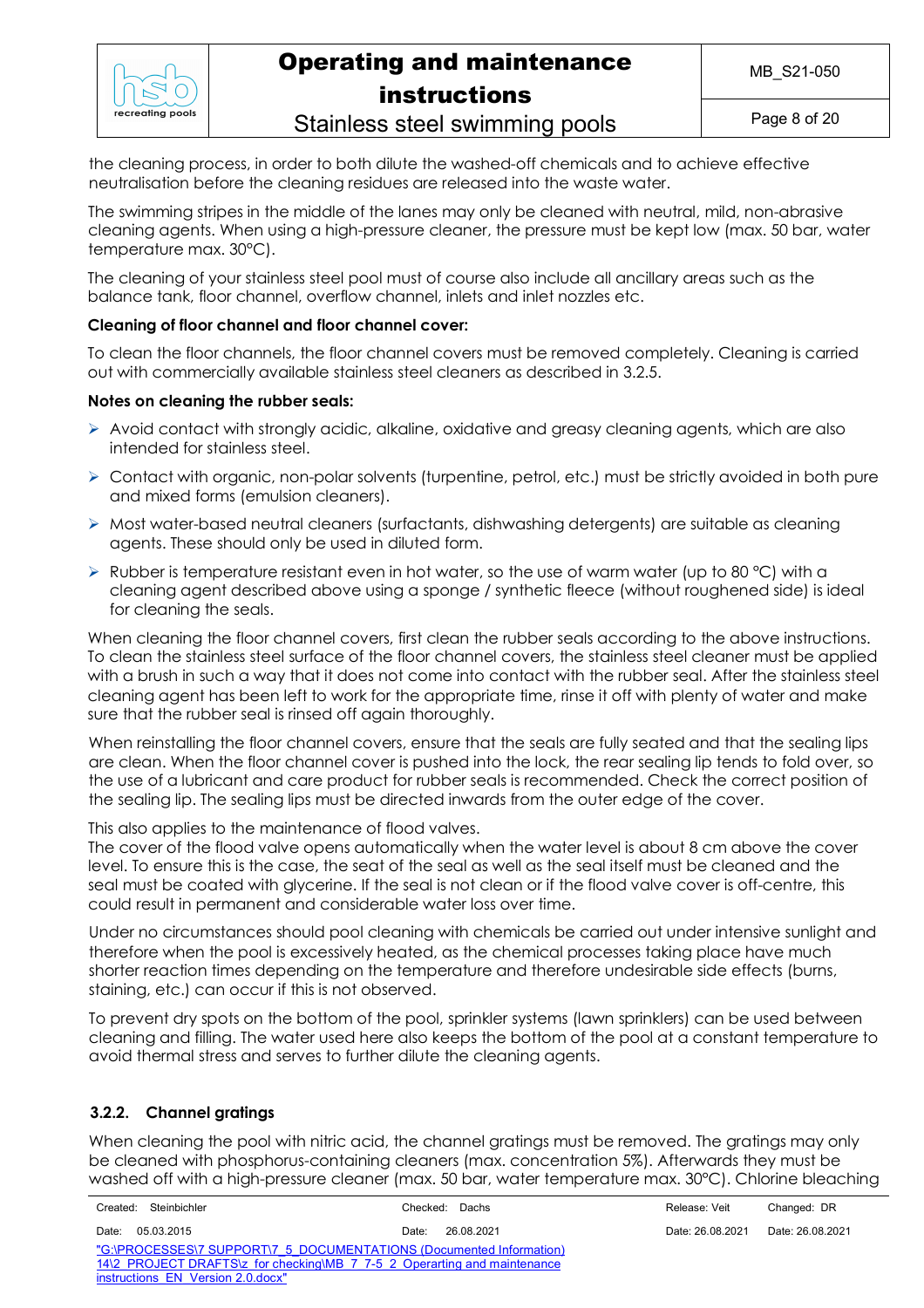

Stainless steel swimming pools

liquor or hydrochloric acid are generally forbidden for the cleaning.

### **3.2.3. Equipment parts**

Equipment parts made of plastic are to be cleaned with neutral detergent (such as dishwashing detergent or similar) and scratch-free cloths.

For mechanical cleaning, we recommend the use of a high-pressure cleaner.

Stainless steel equipment must be cleaned the same way as the pools are cleaned.

Created: Steinbichler Checked: Dachs Release: Veit Changed: DR

Date: 05.03.2015 Date: 26.08.2021 Date: 26.08.2021 Date: 26.08.2021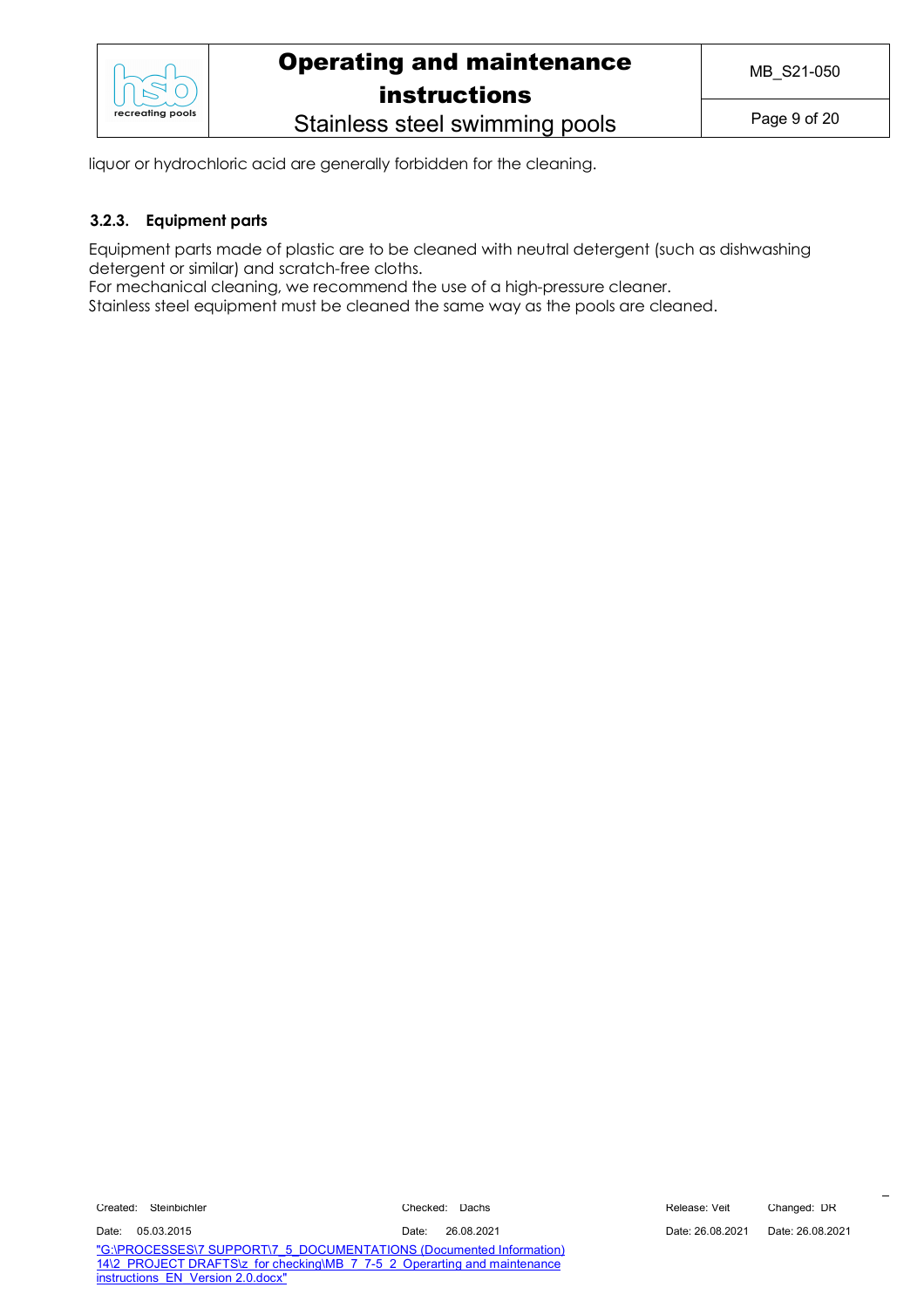

# Stainless steel swimming pools

Page 10 of 20

On the following pages we will give you advice and recommendations for cleaning various types of dirt:

### **3.2.4. Mechanical cleaning products**

Must generally be free of ferrous components.

| <b>Resources</b>                       | <b>Suitable</b>                                                                                                                                                                                                                                                                                                                           | <b>Unsuitable</b>                                                                                                                       |
|----------------------------------------|-------------------------------------------------------------------------------------------------------------------------------------------------------------------------------------------------------------------------------------------------------------------------------------------------------------------------------------------|-----------------------------------------------------------------------------------------------------------------------------------------|
| Fillers, scrapers, tools in<br>general | Tools are only permitted to be made of<br>stainless steel; spanners and<br>screwdrivers must be made of chrome-<br>nickel-vanadium steel.                                                                                                                                                                                                 | Tools made of low or<br>unalloyed steels which are<br>prone to corrosion. Tools with<br>adherent rust.                                  |
| <b>Bristle products</b>                | Brushes with natural, plastic or stainless<br>steel bristles - only in the grinding<br>direction, not on polished surfaces and<br>not on unsanded surfaces in the visible<br>area.                                                                                                                                                        | Brushes with bristles of<br>unalloyed steel wire, brushes<br>with grit bristles (plastic bristles<br>containing abrasive<br>particles). |
| <b>Textiles</b>                        | Textile material made of natural and<br>man-made fibres as cleaning cloths<br>(cleaning wool) and textile fabrics<br>(knitted and woven fabrics, cleaning<br>cloths, scouring cloth, fringe material,<br>fleece); cleaning textiles made of<br>microfibres are very suitable for<br>removing grip marks from stainless steel<br>surfaces. | Fabric with metal wire woven<br>in.                                                                                                     |
| Synthetic fleece                       | Without abrasives; mostly available in<br>the following colours: white, beige,<br>yellow. For sanded surfaces in the<br>direction of sanding or smooth sheets in<br>the non-visible area.                                                                                                                                                 | For polished and unpolished<br>surfaces in the visible area.                                                                            |
| Synthetic fleece                       | Non-woven abrasive fleece; usually<br>available in the following colours:<br>green, blue, red, dark brown, black<br>(the latter two are the most<br>aggressive). Only for sanded surfaces<br>in the direction of sanding in the<br>visible area.                                                                                          | For polished and unpolished<br>surfaces in the visible area.                                                                            |
| Steel wool                             | Only if steel wool is made of stainless<br>steel and only on ground surfaces in<br>the direction of grinding.                                                                                                                                                                                                                             | Normal steel wool must not<br>be used, as abrasion<br>causes extraneous rust to<br>form.                                                |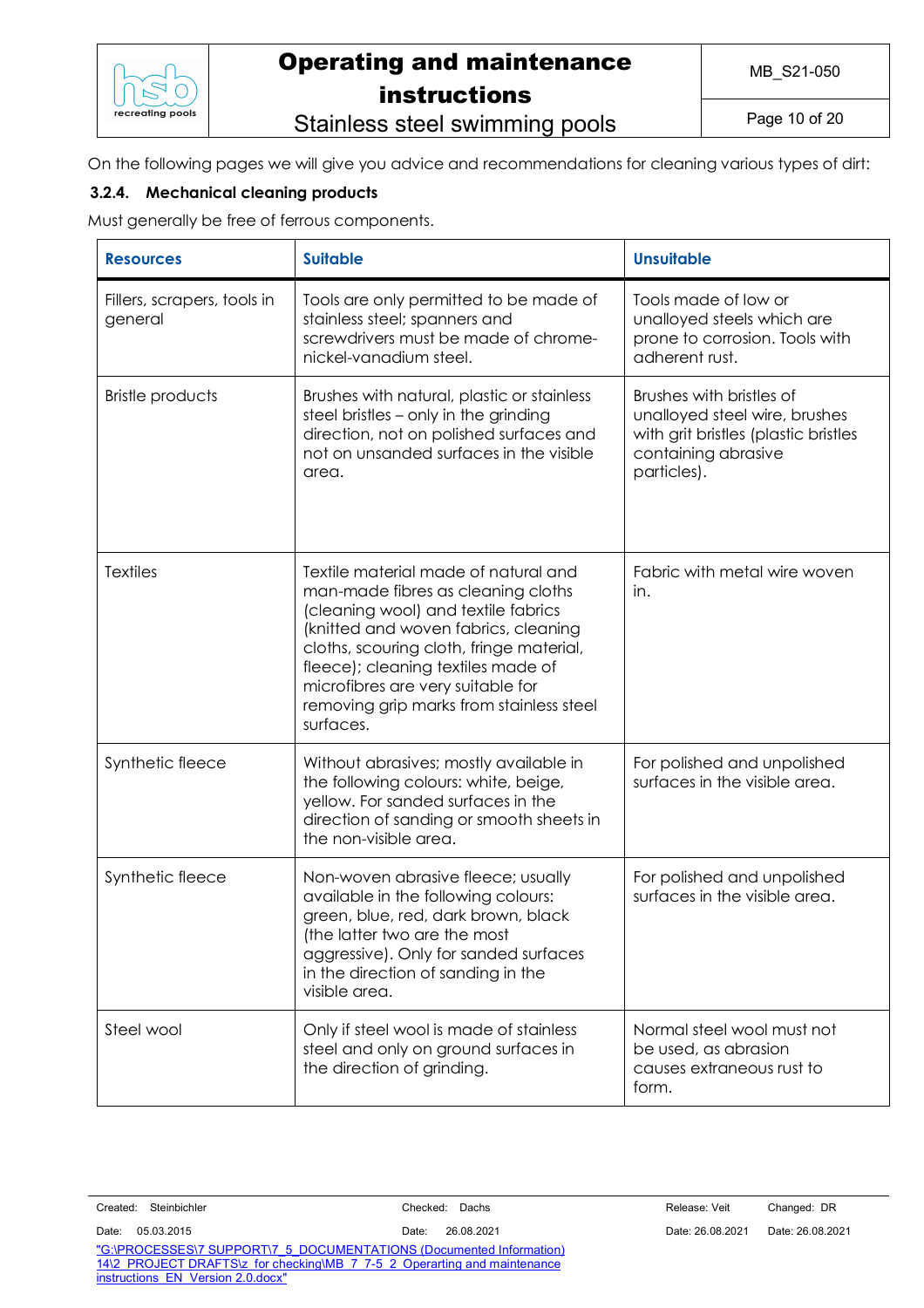

MB\_S21-050

Stainless steel swimming pools

Page 11 of 20

| <b>Suitable</b><br><b>Resources</b>                                               |                                                                                                       | <b>Unsuitable</b>                                                                        |
|-----------------------------------------------------------------------------------|-------------------------------------------------------------------------------------------------------|------------------------------------------------------------------------------------------|
| Scouring, abrasive<br>and polishing<br>powders as additives<br>in cleaning agents | Whiting, diatomaceous earth,<br>magnesia, magnesium carbonate,<br>Vienna lime, Parisian red.          | Carborundum (silicon<br>carbide), corundum,<br>emery, quartz, feldspar,<br>pumice stone. |
| Sandpaper                                                                         | Only suitable with a fineness<br>above grit size 240 and only in the<br>grinding direction.           | With a fineness coarser than grit<br>size 240.                                           |
| Water and/or<br>steam jet                                                         | High pressure cleaners, steam jet devices.                                                            |                                                                                          |
| Miscellaneous                                                                     | Natural leather (chamois leather),<br>imitation leather, synthetic fleece,<br>sponges, sponge cloths. |                                                                                          |
|                                                                                   |                                                                                                       |                                                                                          |
|                                                                                   |                                                                                                       |                                                                                          |
|                                                                                   |                                                                                                       |                                                                                          |
|                                                                                   |                                                                                                       |                                                                                          |
|                                                                                   |                                                                                                       |                                                                                          |
|                                                                                   |                                                                                                       |                                                                                          |
|                                                                                   |                                                                                                       |                                                                                          |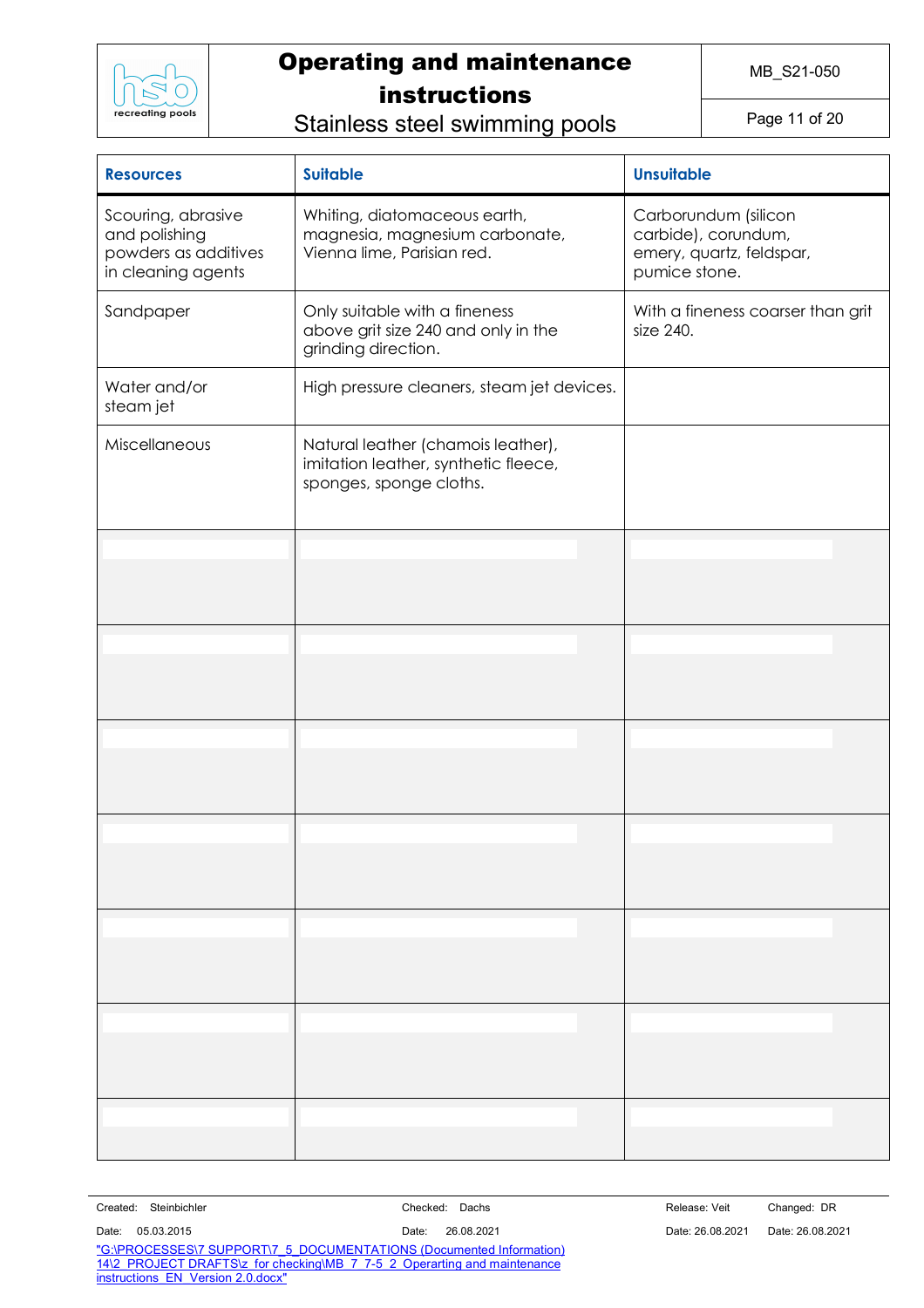

## Stainless steel swimming pools

### **3.2.5. Chemical cleaning agents**

Must be free of halogens (chloride and fluoride ions), i.e. they must not contain hydrochloric acid, hydrofluoric acid, sodium hypochlorite or calcium hypochlorite. These substances have a damaging effect on the surface and can lead to the destruction of the material structure.

| <b>Resources</b>                  | <b>Composition</b>                                                                                                                                                                                                                    | <b>Fields of application</b>                                                                                                                                                                                                                                                                     |
|-----------------------------------|---------------------------------------------------------------------------------------------------------------------------------------------------------------------------------------------------------------------------------------|--------------------------------------------------------------------------------------------------------------------------------------------------------------------------------------------------------------------------------------------------------------------------------------------------|
| All-purpose cleaner               | Surfactants, water, often with added<br>phosphates and ammonia solution.                                                                                                                                                              | Recommended for minor grease<br>stains.                                                                                                                                                                                                                                                          |
| Neutral cleaners                  | Surfactants, water and fragrances;<br>dishwashing detergent.                                                                                                                                                                          | For surfaces soiled with grease<br>and oil (fingerprints).                                                                                                                                                                                                                                       |
| Alcohol cleaner                   | Surfactants, alcohol, water and<br>fragrances.                                                                                                                                                                                        | Like all-purpose cleaners.                                                                                                                                                                                                                                                                       |
| Alkaline cleaners                 | Surfactants, water and alkali; often still<br>contain water-soluble organic solvents.                                                                                                                                                 | Suitable for severe grease and<br>oil contamination (resinous oils).                                                                                                                                                                                                                             |
| Abrasive alkaline<br>cleaners     | Surfactants, water and alkali; often still<br>contain water-soluble organic solvents.<br>As an abrasive they contain fine polishing<br>agents (mostly whiting). - May only be<br>used on the pool walls in the grinding<br>direction. | For all heavy grease stains and<br>deposits of mineral substances<br>(soot, rust, light water stains from<br>water containing lime). To be<br>effective, the polishing agents<br>must be harder than the dirt. To<br>avoid damaging the surface,<br>they must be softer than stainless<br>steel. |
| Solvent cleaner                   | Usually a mixture of organic solvents; they<br>may be miscible with water (e.g. butyl<br>diglycol, diethylene glycol ether, alcohol)<br>or immiscible with water (petrol,<br>turpentine).                                             | Depending on the type,<br>particularly good for removing<br>grease, oil, wax, tar, adhesives,<br>varnishes and paints.                                                                                                                                                                           |
| Non-abrasive emulsion<br>cleaners | Surfactants, water, organic solvents<br>immiscible with water; often additional<br>alkalis.                                                                                                                                           | Particularly suitable for heavy<br>grease stains, waxes, tar, paints.<br>Better than non-abrasive<br>alkaline cleaners, but worse<br>than solvent cleaners.                                                                                                                                      |
| Abrasive emulsion<br>cleaners     | Like non-abrasive emulsion cleaners:<br>however, they contain polishing agents.                                                                                                                                                       | Like abrasive alkaline cleaners,<br>but better cleaning effect on<br>grease and tar.                                                                                                                                                                                                             |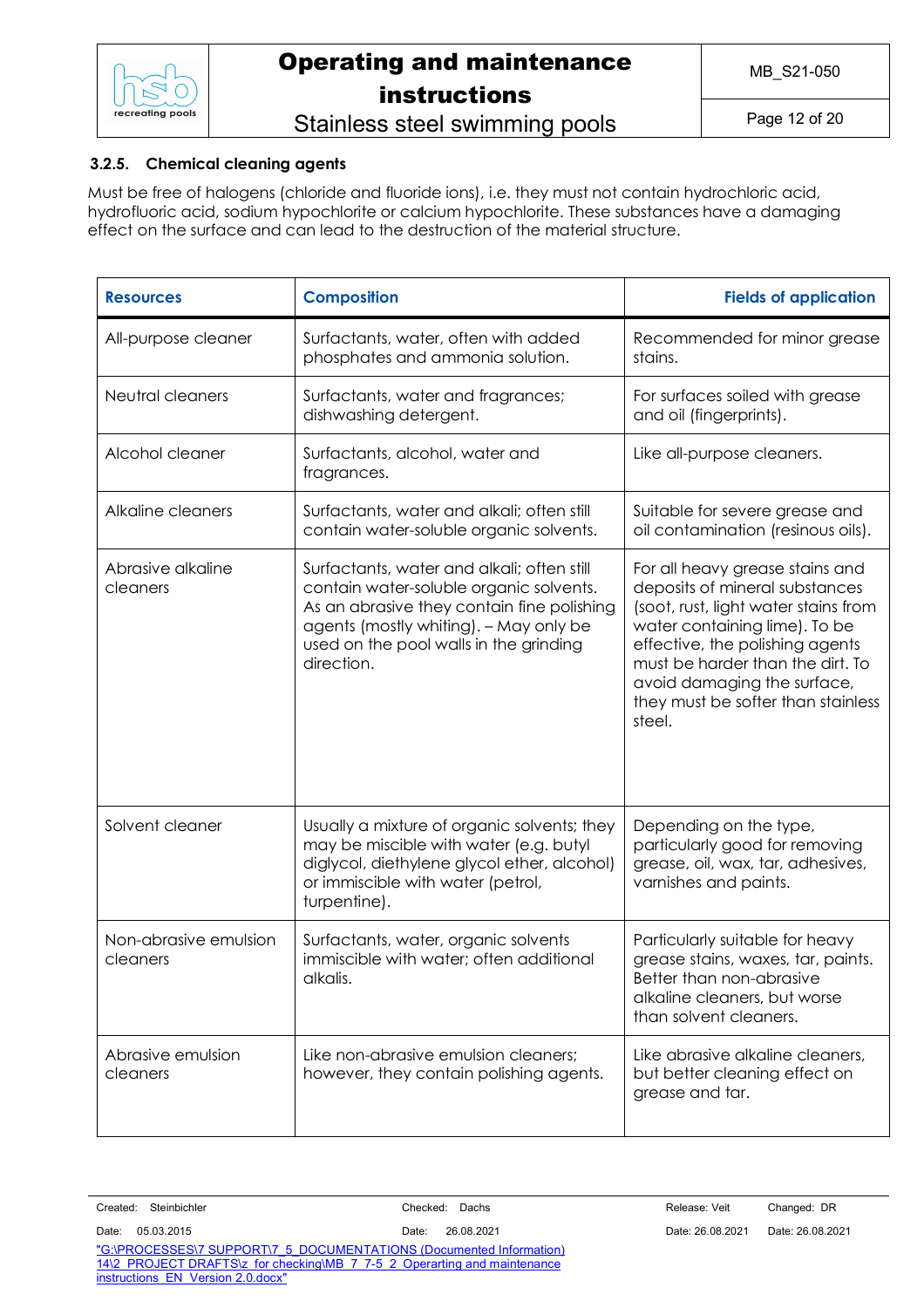

Stainless steel swimming pools

Page 13 of 20

| <b>Resources</b>                             | <b>Composition</b>                                                                                                                                                                                                                                                                                                                                                                                                                                                       | <b>Fields of application</b>                                                                                                                                                                                                                                                                            |
|----------------------------------------------|--------------------------------------------------------------------------------------------------------------------------------------------------------------------------------------------------------------------------------------------------------------------------------------------------------------------------------------------------------------------------------------------------------------------------------------------------------------------------|---------------------------------------------------------------------------------------------------------------------------------------------------------------------------------------------------------------------------------------------------------------------------------------------------------|
| Acidic cleaner                               | Acid (e.g. phosphoric acid, nitric acid,<br>amidosulfonic acid, citric acid, acid-<br>resistant surfactants, water, possibly<br>fragrances).<br>Hydrochloric acid and/or cleaning<br>agents containing hydrochloric acid<br>must not be used. Due to the non-porous<br>nature of the surface of the stainless<br>steel, deep penetration is not possible<br>and therefore not necessary.                                                                                 | Removes soiling such as<br>limescale deposits, rust deposits,<br>grease-bound pigment soiling,<br>light grease stains. Acidic<br>cleaners may only be disposed<br>of in the appropriate dilution<br>(e.g. 1 to 3 for nitric acid/water)<br>in agreement with the<br>responsible authority.              |
| Pickling paste                               | Highly acidic paste or gel with corrosive<br>properties<br>Nitric acid, hydrofluoric acid                                                                                                                                                                                                                                                                                                                                                                                | Impurities such as tarnish,<br>extraneous rust and metallic<br>particles pressed into the<br>surface by mechanical<br>processing and surface<br>defects, e.g. organic impurities,<br>which prevent the formation of<br>a perfect passive layer, are<br>removed by pickling (selective<br>application!). |
| Disinfectant cleaners                        | Common active ingredients: -<br>quaternary ammonium compounds (=<br>algaecides) with added water (they act<br>as catonic surfactants, simultaneously<br>cleaning and disinfecting) - aldehydes,<br>surfactants and water<br>Chlorine and/or chloride containing<br>cleaners such as sodium hypochlorite<br>must not be used. Due to the non-<br>porous nature of the surface of the<br>stainless steel, deep penetration is not<br>possible and therefore not necessary. | Effect on pathogenic germs<br>varies depending on the<br>disinfecting agent. When using<br>disinfectant cleaners of any<br>kind, consent must be<br>obtained from the competent<br>authority (water rights<br>authority, fishing rights holder,<br>$etc.$ ).                                            |
| Cleaning agent for<br>high pressure cleaners | Alkaline, neutral or acidic agents (see<br>relevant section): depending on the<br>application, they are adjusted to be<br>low-foaming or high-foaming.                                                                                                                                                                                                                                                                                                                   | High-foaming products: the<br>formation of foam prevents the<br>detergent from running off the<br>wall, thus prolonging its action<br>time.                                                                                                                                                             |

| Created: | Steinbichler |
|----------|--------------|
|          |              |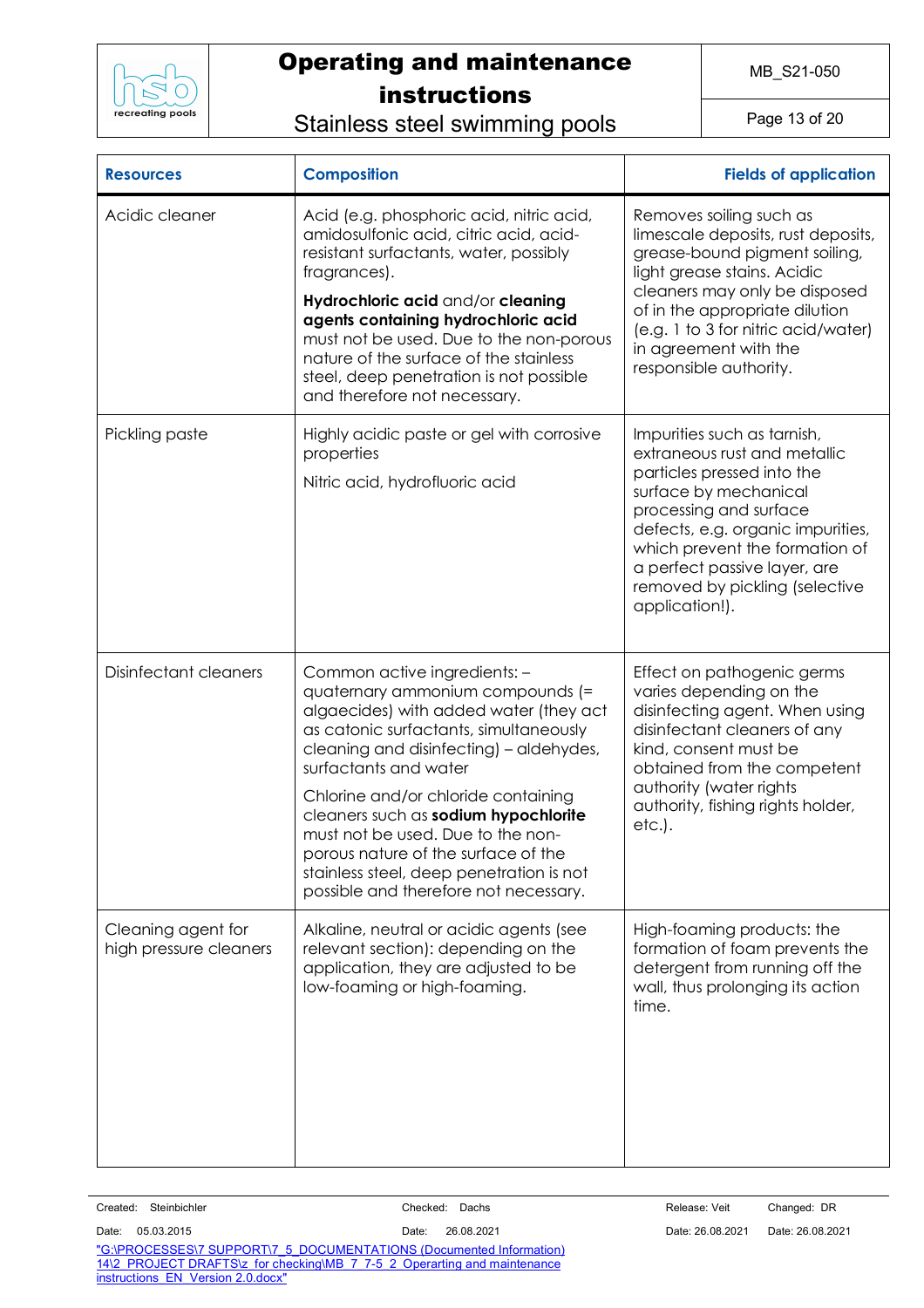

Stainless steel swimming pools

Page 14 of 20

| <b>Resources</b>                                          | <b>Composition</b>                                                                                                                                                                                                                                                                                                                                                                                                                                                                                                      | <b>Fields of application</b>                                                                                                                                                                                                                                                                                                                           |
|-----------------------------------------------------------|-------------------------------------------------------------------------------------------------------------------------------------------------------------------------------------------------------------------------------------------------------------------------------------------------------------------------------------------------------------------------------------------------------------------------------------------------------------------------------------------------------------------------|--------------------------------------------------------------------------------------------------------------------------------------------------------------------------------------------------------------------------------------------------------------------------------------------------------------------------------------------------------|
| Agent for<br>simultaneous<br>cleaning and<br>preservation | These products contain conditioning<br>agents (e.g. hair waxes, plastics,<br>silicones) and cleaning substances. A<br>distinction is made between the<br>following main types:<br>- Solvent preservatives (contain<br>conditioning components and organic<br>solvents)<br>- Non-abrasive emulsions (contain<br>conditioning components, surfactants,<br>water and organic solvents)<br>- Abrasive emulsions (contain<br>conditioning components, surfactants,<br>water, organic solvents and soft<br>polishing agents). | Only recommended for<br>removing minor soiling.<br>Generally used for<br>components above the water<br>level such as diving boards and<br>handrails. Preservation protects<br>the stainless steel surface from<br>flash rust and other damaging<br>foreign substances. Streaks can<br>form on coloured stainless steel<br>which affect its appearance. |
| Preservative                                              | - Solvent preservatives (contain organic<br>solvents and conditioning components)<br>- Emulsion preservatives (contain<br>conditioning components, water and<br>surfactants as emulsifiers).                                                                                                                                                                                                                                                                                                                            | Effect like "agent for<br>simultaneous cleaning and<br>preservation".                                                                                                                                                                                                                                                                                  |
|                                                           |                                                                                                                                                                                                                                                                                                                                                                                                                                                                                                                         |                                                                                                                                                                                                                                                                                                                                                        |
|                                                           |                                                                                                                                                                                                                                                                                                                                                                                                                                                                                                                         |                                                                                                                                                                                                                                                                                                                                                        |
|                                                           |                                                                                                                                                                                                                                                                                                                                                                                                                                                                                                                         |                                                                                                                                                                                                                                                                                                                                                        |
|                                                           |                                                                                                                                                                                                                                                                                                                                                                                                                                                                                                                         |                                                                                                                                                                                                                                                                                                                                                        |
|                                                           |                                                                                                                                                                                                                                                                                                                                                                                                                                                                                                                         |                                                                                                                                                                                                                                                                                                                                                        |
|                                                           |                                                                                                                                                                                                                                                                                                                                                                                                                                                                                                                         |                                                                                                                                                                                                                                                                                                                                                        |
|                                                           |                                                                                                                                                                                                                                                                                                                                                                                                                                                                                                                         |                                                                                                                                                                                                                                                                                                                                                        |
|                                                           |                                                                                                                                                                                                                                                                                                                                                                                                                                                                                                                         |                                                                                                                                                                                                                                                                                                                                                        |
|                                                           |                                                                                                                                                                                                                                                                                                                                                                                                                                                                                                                         |                                                                                                                                                                                                                                                                                                                                                        |
| Created: Steinbichler                                     | Checked: Dachs                                                                                                                                                                                                                                                                                                                                                                                                                                                                                                          | Release: Veit<br>Changed: DR                                                                                                                                                                                                                                                                                                                           |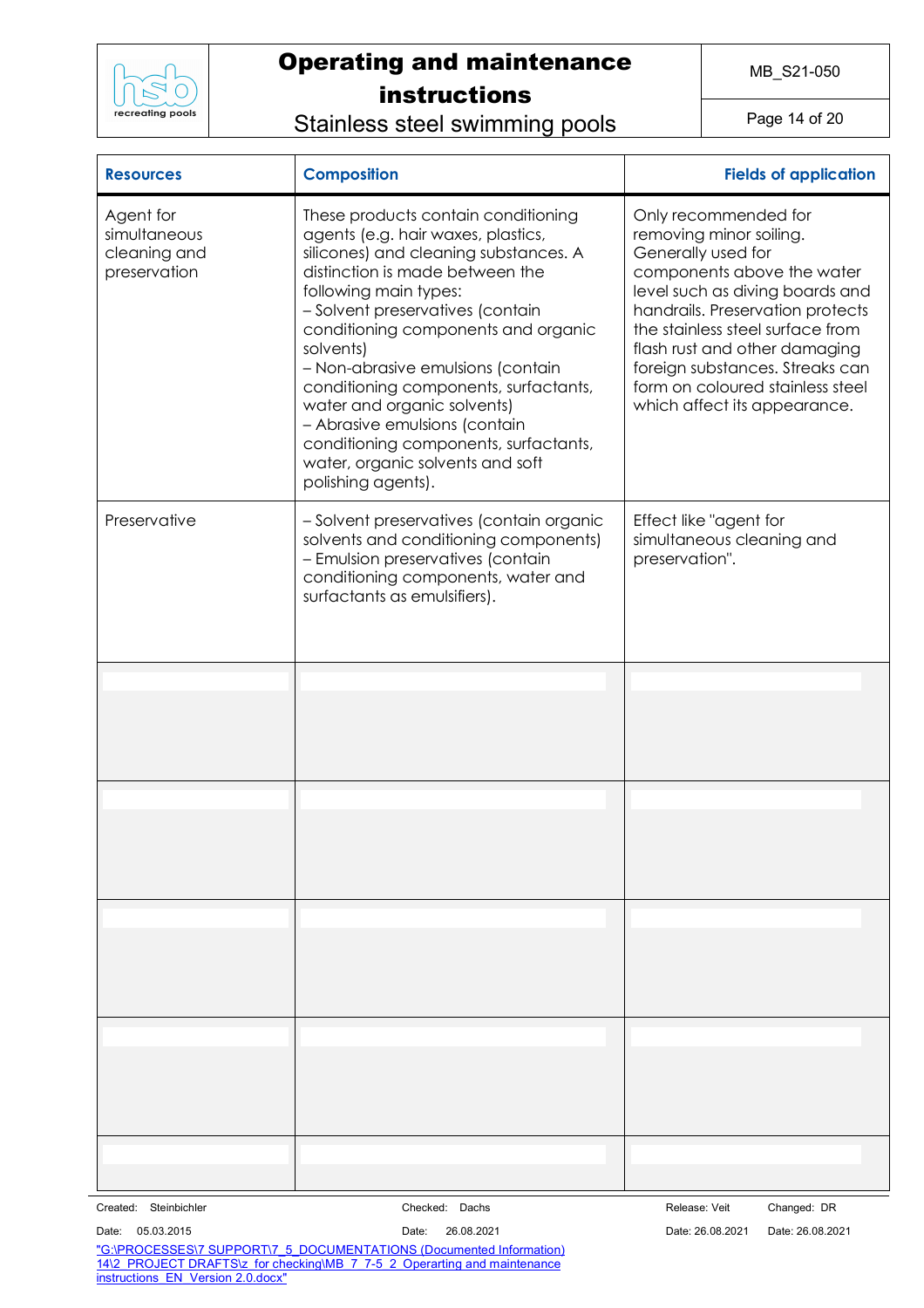

## Stainless steel swimming pools

### **3.3. Pool filling**

After cleaning the pool, it is essential to fill it without direct sunlight, i.e. the filling process should be started in the late evening hours or in cool weather.

Before filling the pool, please check all fittings and in particular all safety features are in good working order and properly fastened – loose bolts/nuts must be tightened.

- $\checkmark$  Spotlights counter-current system
- Pool cover
- Gutter grates
- $\checkmark$  Ladders stair rails
- ü Fall protection devices
- $\checkmark$  Separation rope brackets signage etc.
- Water slides
- Floor channel cover: make sure that the sealing lip is in the correct position, as it can fold over at one end of the cover when it is pushed in; check floor channel nozzles for fit, wear and completeness
- $\checkmark$  Check covers on intake and inlet openings are fully and securely fastened
- $\checkmark$  Check flood valves for centric fit and clean sealing surface
- Close the slide valves of the pool drain

Then you can start filling the pool:

- $\triangleright$  either through floor channels integrated in the pool / inlet nozzles:
- $\triangleright$  when filling via floor channels, it is essential to ensure that a permissible filling pressure of 3 m H2O is not exceeded. The covers of floor channels are designed for a maximum pressure of 5 m H2O when filled. If the maximum permissible filling pressure is now exceeded without considering the load of the water already in the pool, this can cause the floor channel to become deformed and the seals to lift off. This in turn would result in uncontrolled inflow effects. An even distribution of clean water is no longer ensured. The filling pressure can be regulated as necessary by the pump pressure or mains pressure.
- $\triangleright$  Fill the pool using a free inlet from a temporarily installed supply line hose connection to the nearest hydrant or well, etc.

In large pools where it is not possible to ensure that the pool bottom is filled with water and filling also takes place during sunlight, mobile sprinkler systems (lawn sprinklers) should be used to cool the bottom plate. By cooling the entire pool bottom surface evenly, it is possible to prevent uneven retraction of the thermal expansion of the bottom plate (wrinkling).

If the filling water has an extreme temporary hardness of over 20°dH, we recommend the use of a softening plant, whereby a residual hardness of 8-9°dH should be maintained. This serves to slightly buffer the pH-value during the commissioning phase of the water treatment plant.

If the water treatment (incl. chlorine dosing and pH neutralisation) is not put into operation after the pool has been filled again (e.g. in autumn before winter storage),

- algae will start to appear within a few days (depending on the water temperature and solar radiation).

|                                                                     | Created: Steinbichler                                                    | Checked: Dachs      | Release: Veit    | Changed: DR      |  |
|---------------------------------------------------------------------|--------------------------------------------------------------------------|---------------------|------------------|------------------|--|
| Date:                                                               | 05.03.2015                                                               | 26.08.2021<br>Date: | Date: 26.08.2021 | Date: 26.08.2021 |  |
| "G:\PROCESSES\7 SUPPORT\7 5 DOCUMENTATIONS (Documented Information) |                                                                          |                     |                  |                  |  |
|                                                                     | 14\2 PROJECT DRAFTS\z for checking\MB 7 7-5 2 Operarting and maintenance |                     |                  |                  |  |
|                                                                     | instructions EN Version 2.0.docx"                                        |                     |                  |                  |  |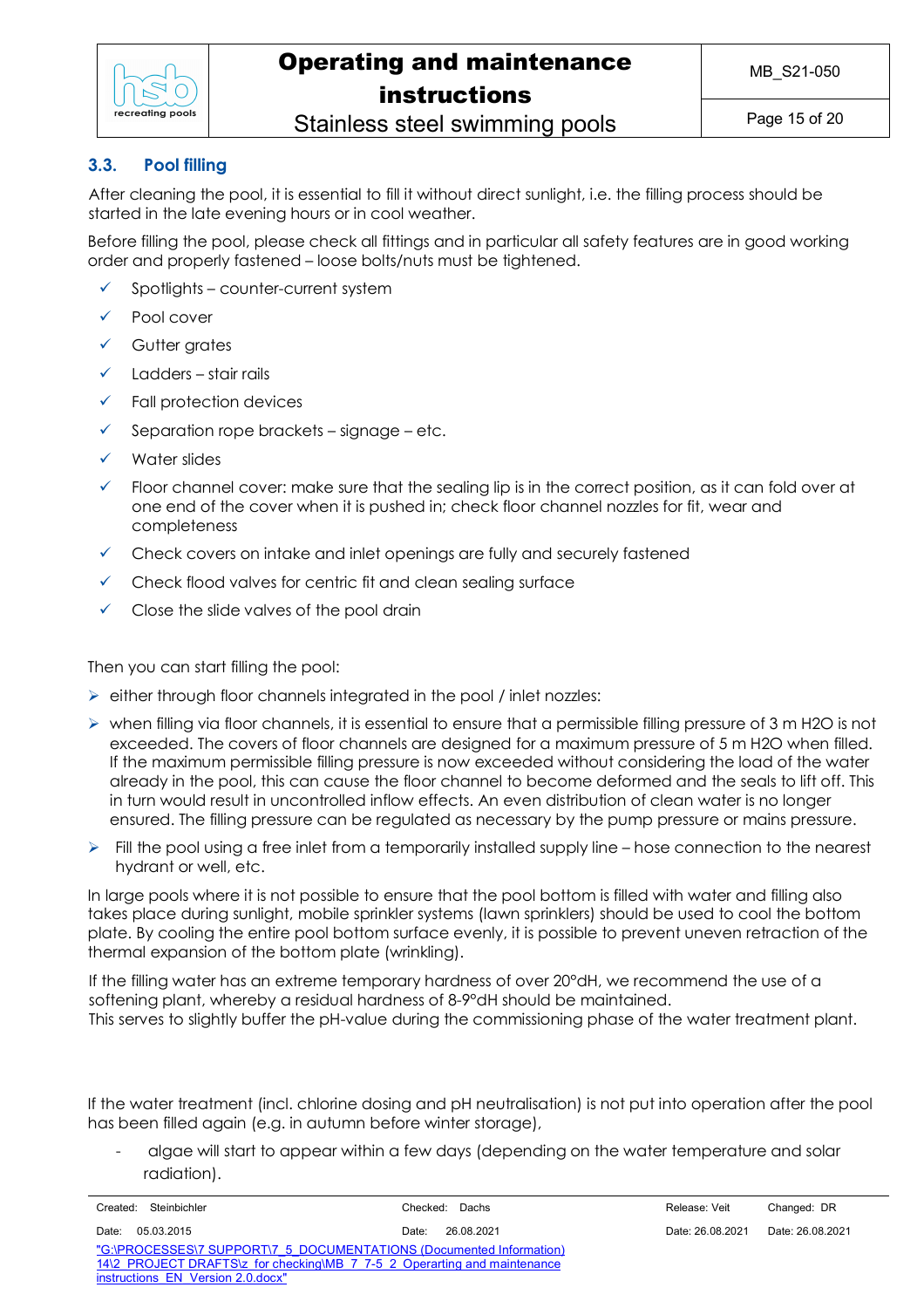

## Operating and maintenance instructions Stainless steel swimming pools

We recommend treating the water to prevent lime precipitation in the pool. This means adjusting the acid capacity to approx. 2°dH.

### **3.4. Pool cleaning during operation**

The usual maintenance and cleaning work, such as vacuuming the floor, etc., must be carried out while the pool is in operation. If necessary, the pool edges, side walls and channel gratings can be cleaned with soft handle brushes – while the filter system is running – immediately before backwashing.

Stainless steel components mounted above the water level or outside the pool must be cleaned at least twice a week by flushing with drinking water to remove deposits with an increased chloride concentration due to evaporation of the spray water (e.g. starting block, railings, etc.). This will prevent corrosion due to climatic conditions.

If corrosion has already occurred, it must be removed immediately. As a rule, this is done in isolated spots using pickling paste and subsequent treatment with a stainless steel surface cleaner to restore the protective passive layer. If corrosion occurs repeatedly with no obvious cause, it is essential to consult the pool manufacturer.



### Attention! Corrosion that is not or insufficiently treated can result in irreparable damage to the stainless steel pool.

The clean and pool water quality must comply with the legal regulations and standards and be adequate for ensuring the limit values for chlorides according to the table. It is also necessary to provide for the required and prescribed addition of fresh water.

Foreign objects such as coins, hair clips and the like should be removed from the pool as soon as possible to prevent foreign corrosion. Any screws and nuts that come loose during operation must be tightened.

### **3.5. Wintering (Outdoor pools)**

In principle, stainless steel pools may only be wintered when completely full.

Paddling pools and walk-through pools, i.e. pools with very shallow water depth (< approx. 50cm), must be emptied and cleaned for wintering.

Before taking the bathing water treatment system out of operation, the chloride content and the pH value of the pool water must be checked again and, if necessary, reduced to the value specified under point 2.3. by adding fresh water.

For wintering we recommend adjusting the carbonate hardness so that no lime precipitation occurs in the pool during the winter break. This means adjusting the acid capacity to approx. 2°dH (corresponds to approx. 3.56°fH in Switzerland). To prevent heavy lime and algae deposits on the stainless steel pool in winter, a wintering agent can be added to the pool water before wintering. This makes spring cleaning easier – especially with hard water. When adding the wintering agent, the chloride content must not be exceeded according to the specifications in point 2.3.

The addition of the wintering agent has to be carried out according to point 2.4.6 – Application of chemicals.

The supply lines of features such as gargoyles, splashing rhinoceros, water mushrooms, etc. must be emptied at the end of the bathing season. Smaller plastic features such as play objects, children's slides etc. should be cleaned and stored in a dry place at the end of the bathing season.

The shut-off valve of the outlet pipe of the balance tank must be left open to ensure that rainwater and melt water can flow out of the surge water gutter.

| Steinbichler<br>Created:                                                 | Checked: Dachs      | Release: Veit    | Changed: DR      |
|--------------------------------------------------------------------------|---------------------|------------------|------------------|
| 05.03.2015<br>Date:                                                      | 26.08.2021<br>Date: | Date: 26.08.2021 | Date: 26.08.2021 |
| "G:\PROCESSES\7 SUPPORT\7 5 DOCUMENTATIONS (Documented Information)      |                     |                  |                  |
| 14\2 PROJECT DRAFTS\z for checking\MB 7 7-5 2 Operarting and maintenance |                     |                  |                  |
| instructions EN Version 2.0.docx"                                        |                     |                  |                  |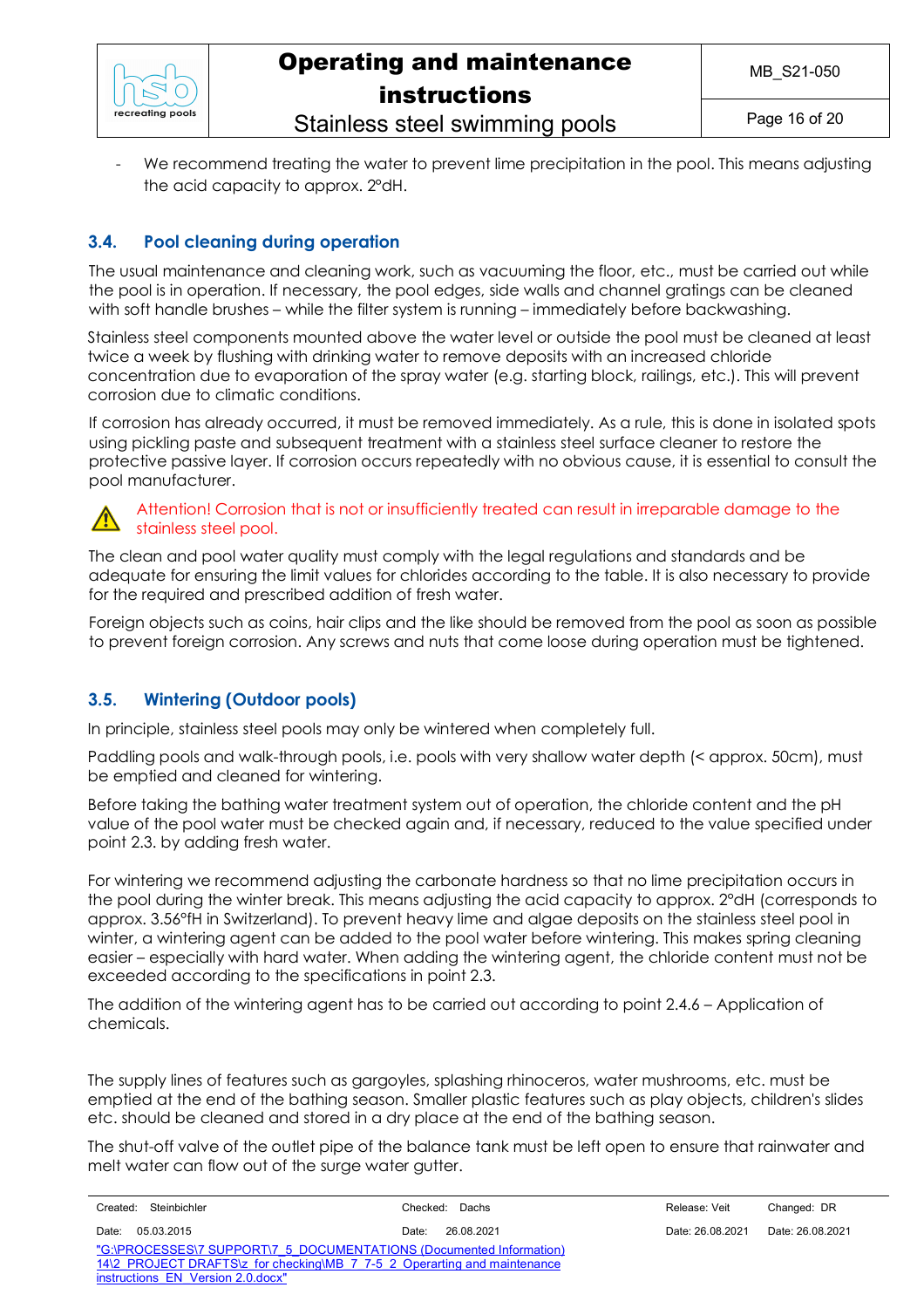

Stainless steel swimming pools

Page 17 of 20

Pipelines that may have been laid in frosty areas must be closed at the pool side (except for raw water pipes) and emptied. As a rule, this mostly concerns tapping points for measuring water, high-level massage jets, flow channel jets etc. Here, the cover must be unscrewed, the opening on the pool side sealed with the provided closing component and the pipe drained.

For fixed attractions installed in areas with shallow water depths (e.g. seating steps with air flow, etc.) and where drainage is not possible, additional or alternative measures may be required to prevent frost damage.

If, for any reason, water loss occurs during the winter period, causing the closed ice cover to sink, this can cause massive damage to the stainless steel structure. It is therefore essential to ensure that the inlet and outlet pipes are properly sealed. For swimming pools in areas particularly susceptible to frost (e.g.: at altitudes at 1000m above sea level and higher), we recommend installing additional safety measures such as air pillows and flexible wrapping of handrails leading into the water (e.g. with PE pipe insulation DN 42 x 25 mm fixed with cable ties).

We will be happy to provide you with detailed, project-specific advice and quidance on this matter.

Any free-standing pool equipment and parts such as gutter grates, divider ropes and ladder rails should be dismantled and stored. In the case of channel gratings, we recommend labelling them as they need to fit exactly and they should be stacked in the order in which they are removed.

The pool cover must be wintered according to the manufacturer's instructions.

Skating in stainless steel pools is not advisable, as this can result in mechanical damage to the pool top area, and the thermal conductivity of the pool walls means that the ice surface is not guaranteed to be stable throughout.

### **3.6. Temporary closure of a filled pool / closing time for indoor pools**

Should a pool be taken out of operation for a longer period of time for any reason (shutting down the water treatment), the same quidelines apply as outlined under point 3.5 – Winter storage or 3.1. – emptying the pool.

In particular, all pools (even with water depth <approx. 50 cm) must remain filled, and the pool water must comply with the limit values for pH and free chlorine / chlorides specified under point 2.3. Regarding possible lime precipitation, we refer to point 3.5.

#### **The remaining water level serves to protect the stainless steel construction from stress due to thermal expansion, protection from possible ground water, frost effects on the foundations and mechanical damage.**

For indoor stainless steel pools, the structural conditions generally allow them to remain empty for a longer period of time without any problems, since there are no major factors that require a protective filling of water indoors.

Please contact us as the manufacturer if anything is unclear or for clarification in special cases.

### **3.7. Special usage scenarios of the pools**

If operating conditions for the operation and use of the pool deviate from these operating and maintenance instructions, these must be expressly clarified in advance with the manufacturer. Modified or improper use outside the scope of use specified in the project documents or described in these operating and maintenance instructions can lead to technical safety hazards, malfunction of the treated water distribution system, features and other installations, or to serious damage to the stainless steel pool and other system components.

Without claiming to be exhaustive, the following are some examples which may be applicable and in any case require closer examination:

| Created: Steinbichler                                                    | Checked: Dachs      | Release: Veit    | Changed: DR      |
|--------------------------------------------------------------------------|---------------------|------------------|------------------|
| 05.03.2015<br>Date:                                                      | 26.08.2021<br>Date: | Date: 26.08.2021 | Date: 26.08.2021 |
| "G:\PROCESSES\7 SUPPORT\7 5 DOCUMENTATIONS (Documented Information)      |                     |                  |                  |
| 14\2 PROJECT DRAFTS\z for checking\MB 7 7-5 2 Operarting and maintenance |                     |                  |                  |
| instructions EN Version 2.0.docx"                                        |                     |                  |                  |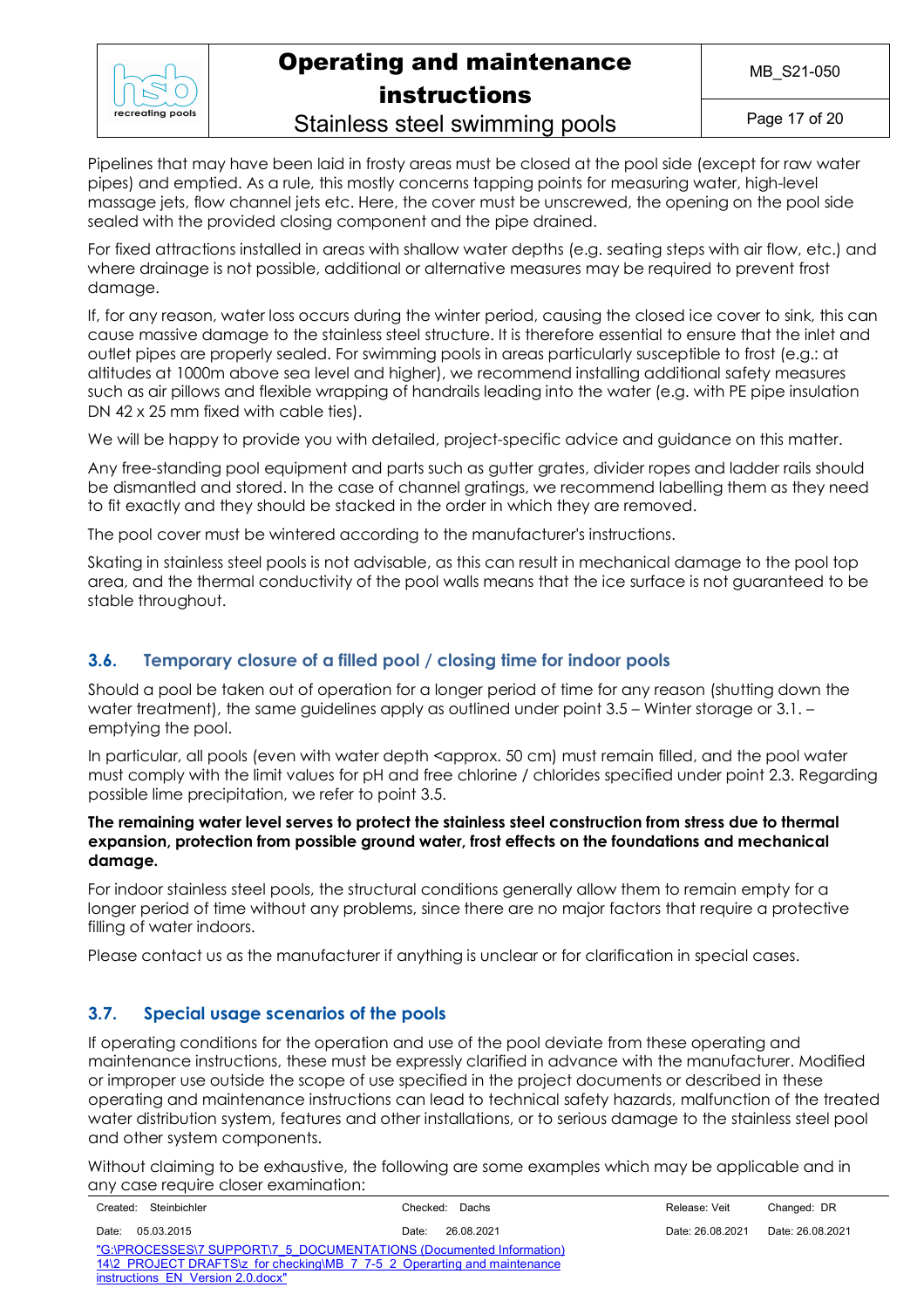

## Operating and maintenance instructions Stainless steel swimming pools

Page 18 of 20

- Modification of gratings at inlet points or other movable parts in the pool
- Subsequent installation and conversion work on the stainless steel pool by third parties
- Changes to swimming pool water technology parameters, e.g.: Operation with reduced circulation capacity / partial capacity operation or change of flow rate for features
- Lowering of the water level outside the operating hours night-time lowering (e.g., for energy saving measures)
- Daily pool emptying outside of operating hours (e.g., for energy saving measures) …

### **3.8. Equipment parts**

### **3.8.1. Underwater spotlights / underwater speakers / underwater cameras**

 $\triangleright$  Spotlight operation:

Switching on the spotlights and carrying out a function test is only permitted when the pool is full. The spotlights must be installed for this purpose.

 $\triangleright$  Spotlight installation from the pool side (water side):

Place the spotlight on the edge of the pool, put the pressure screw and the sealing insert adapted to the cable diameter over the cable and then pull the rubber cable through the screw connection and the cable tube to the outside; push the sealing insert into the cable screw connection and seal it by means of the pressure screw (you will find a specially shaped spanner in our service box for tightening the screw connections). When inserting the spotlight, roll the rubber cable into the installation canister, insert the spotlight into the canister and secure it with the screws provided. The rolled-up cable length in the installation canister must be long enough to allow it to be unscrewed under water and placed on the edge of the pool during subsequent service work on the spotlight.

- $\triangleright$  Maintenance work on the spotlight (changing the bulb):
	- a) Halogen or PAR 56 lamps:

Unscrew the spotlight under water, place it on the edge of the pool and dry it. Install replacement bulbs according to the manufacturer's instructions, paying particular attention to the correct fit of the seals. Moisture in the lamp housing considerably reduces the service life of the lamp and can lead to serious operating problems.

b) LED spotlights:

Usually, the electronics required for the lighting are tightly sealed in the housing. It is not usually possible for the user to replace them. In the event of failure or reduced light output, the spotlight must be completely replaced or sent to the manufacturer to replace the defective electronic components. Further information about the spotlights installed in your pool can be found in our technical documentation or on the website of the respective manufacturer.

- $\triangleright$  The sealing cable bushings must be checked regularly for leaks and replaced if necessary (in the course of cleaning the pool) – depending on the system installed, either the complete PG gland or only the sealing insert. In addition, the connection cable of the spotlight (especially the part of it that is in the installation canister and therefore in the water) must be checked regularly for damage and brittleness – moisture can reach either the spotlight or, in the other direction, the power supply unit via the smallest cracks in the protective sheathing of the cable and cause damage in both cases. As a guideline, a scheduled cable replacement should be carried out after approx. 5 years of operation due to normal wear and tear.
- $\triangleright$  Information on sealing and maintenance also applies to other systems installed in the pool's installation canisters, e.g.: Underwater loudspeakers or pool monitoring systems – detailed information on these can be found in our technical documentation, where applicable.

| Created: Steinbichler                                                    | Checked: Dachs      | Release: Veit    | Changed: DR      |  |
|--------------------------------------------------------------------------|---------------------|------------------|------------------|--|
| Date: 05.03.2015                                                         | 26.08.2021<br>Date: | Date: 26.08.2021 | Date: 26.08.2021 |  |
| "G:\PROCESSES\7 SUPPORT\7 5 DOCUMENTATIONS (Documented Information)      |                     |                  |                  |  |
| 14\2 PROJECT DRAFTS\z for checking\MB 7 7-5 2 Operarting and maintenance |                     |                  |                  |  |
| instructions EN Version 2.0.docx"                                        |                     |                  |                  |  |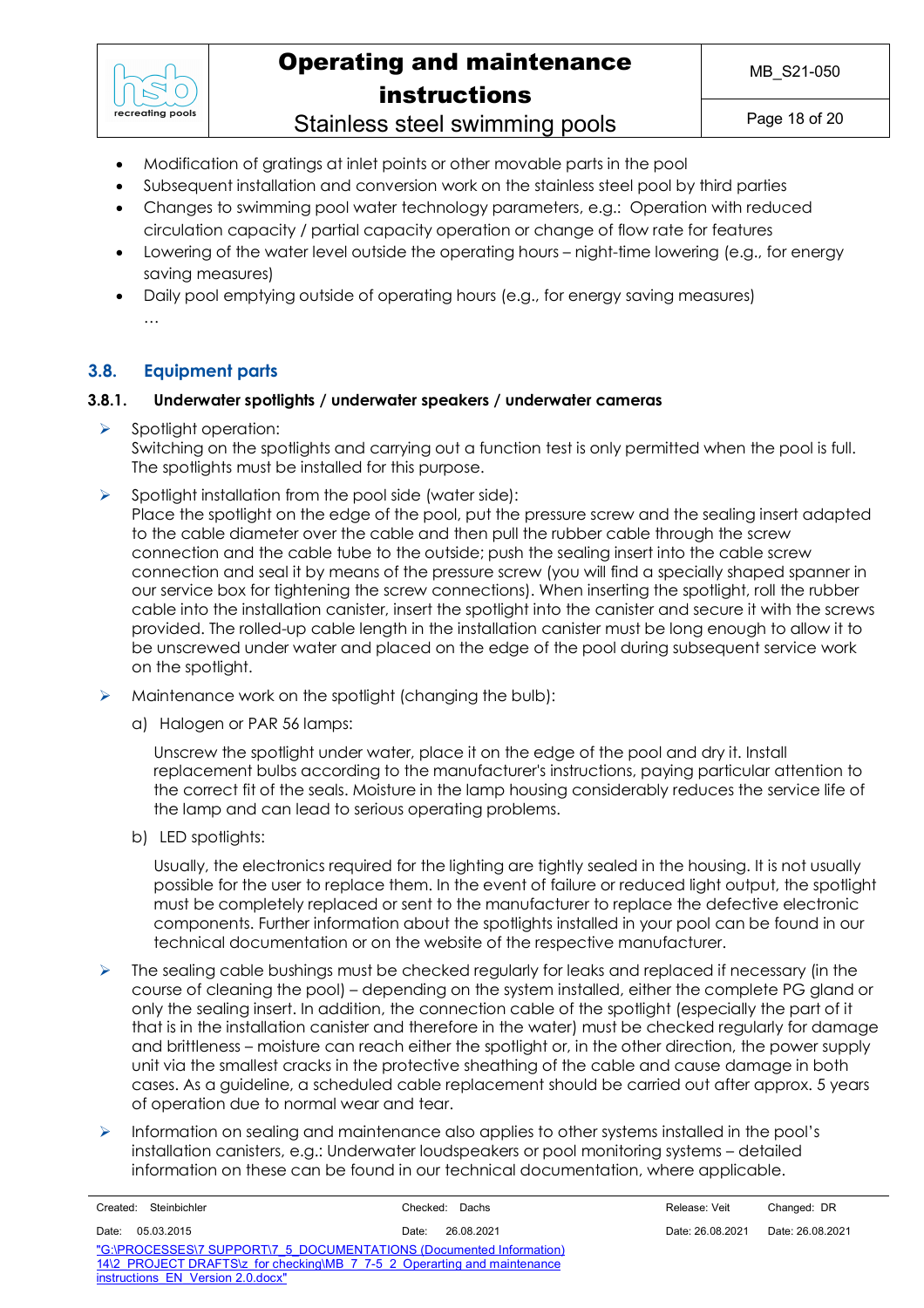

## Operating and maintenance instructions Stainless steel swimming pools

### $\triangleright$  For large pools where the pool wall is accessible from the rear (technical basement), systems with operation from the outside can be installed (=underwater window with spotlight installed behind it or also a surveillance camera). Replacement lamps must be installed in accordance with the manufacturer's specifications – the seal of the glass pane to the pool must be checked regularly.

### **3.8.2 Scoreboards**

These boards are intended for competitive swimming training and competitions and for use with timing mats. Due to their design, there is a risk of accidents. Therefore, they are only to be used during competitions or swim training and are to be removed for normal pool use. Before storage, the surface must be rinsed with drinking water to avoid corrosion arising from chlorides drying on the surface.

### **3.8.3 Floating ropes / divider ropes / barrier ropes in the overflow channel**

Lifeguards must prevent people from sitting on the ropes. This leads to excessive forces being exerted on both the rope and the brackets on the edge of the pool, which can result in damage to both components.

### **3.8.4 Starting blocks**

Starting blocks are made of a stainless steel base body with screwed-on, non-slip GRP treads. When used in indoor swimming pools, the base body is finished with a resistant powder coating for easier cleaning. If the coating is damaged, it must be repaired quickly to prevent the damage from further infiltrating through the affected area. This can be done, for example, by using a touch-up applicator.

When used in outdoor pools, the surface of the basic body is left polished in stainless steel. To prevent corrosion due to climatic conditions, it must be rinsed regularly with drinking water.

Starting blocks are a type of sports equipment. Make sure that they are only used for this purpose and not as "play equipment" – due to their design, there is an increased risk of accidents!

## **4. WALK-THROUGH POOLS**

To clean walk-through pools, follow the procedure outlined above under pool cleaning. We would like to point out that stainless steel walk-through pools must be filled and operated while the swimming pool is open.



Attention! Emptied stainless steel walk-through pools can become very hot when exposed to sunlight and cause burns and injuries.

### **5. WARRANTY**

As already mentioned at the beginning, our warranty will expire if these operating instructions are not observed.

If there are any uncertainties on your part, please contact us immediately. We are always available to provide further information and explanation.

If you should nevertheless suffer damage to your stainless steel pool, please let us know immediately, stating the key facts:

- $\triangleright$  What is damaged?
- Ø Where?
- $\triangleright$  What is the probable reason for the damage?
- $\triangleright$  What circumstances could have led to this?

|       | Created: Steinbichler                                                    |       | Checked: Dachs | Release: Veit    | Changed: DR      |
|-------|--------------------------------------------------------------------------|-------|----------------|------------------|------------------|
| Date: | 05.03.2015                                                               | Date: | 26.08.2021     | Date: 26.08.2021 | Date: 26.08.2021 |
|       | "G:\PROCESSES\7 SUPPORT\7 5 DOCUMENTATIONS (Documented Information)      |       |                |                  |                  |
|       | 14\2 PROJECT DRAFTS\z for checking\MB 7 7-5 2 Operarting and maintenance |       |                |                  |                  |
|       | instructions EN Version 2.0.docx"                                        |       |                |                  |                  |